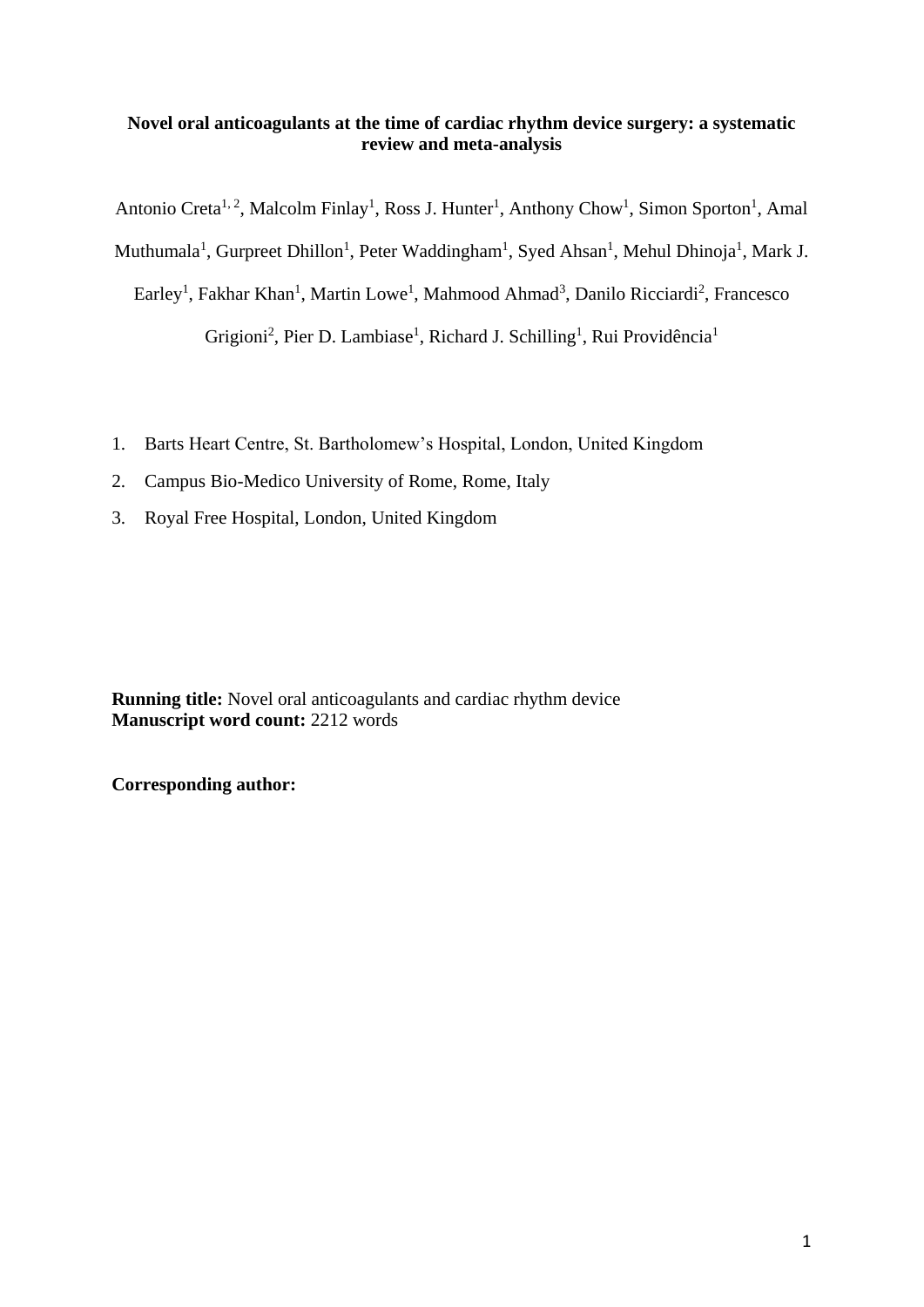## **Abstract**

**Introduction**: Between 14% and 35% of the patients requiring cardiac implantable electronic device (CIED) surgery are on chronic oral anticoagulant therapy. Novel oral anticoagulants (NOACs) have emerged as a valid and more practical alternative to warfarin, and their widespread use has rapidly increased worldwide. We aimed to systematically assess the available evidence regarding the safety and efficacy of NOACs in patients undergoing CIEDs surgery.

**Methods**: We performed a systematic literature search of PubMed, EMBASE and Cochrane Controlled Register of Trials (from inception to March 2019). Eligible randomised controlled trials and cohort studies were included. The primary outcome measures were clinically significant device-pocket haematoma and thromboembolic events.

**Results**: A total of 12 studies were included, equating to a population of 2120 patients. All but 2 studies reported the incidence of clinically significant device-pocket haematoma, which occurred in 17 out of 1687 patients (1%;CI95%0.6-1.6). Any device-pocket haematoma occurred in 68 out of 2120 individuals  $(3.2\%;\mathrm{CI}_{95\%}2.5-4.0)$ . A total of 8 thromboembolic events (0.4%;CI95%0.2-0.8) were reported during the follow-up. From a meta-analysis of 3 studies (equating to 773 subjects) allowing for a comparison of continued versus interrupted NOAC, we found no significant difference between the 2 strategies in terms of clinically significant pocket haematoma (1.14;CI95%0.43-3.06, p=0.79), thromboembolic complications (1.03;CI95%0.06-16.37, p=0.98), and any pocket haematoma (1.19;CI95%0.65-2.20, p=0.57). **Conclusion**: Use of NOACs at the time of CIEDs surgery is safe, and either strategy of periprocedure continuation or interruption appears to be reasonable.

**Key words**: novel oral anticoagulants; pacemaker; defibrillator; haematoma; bleeding.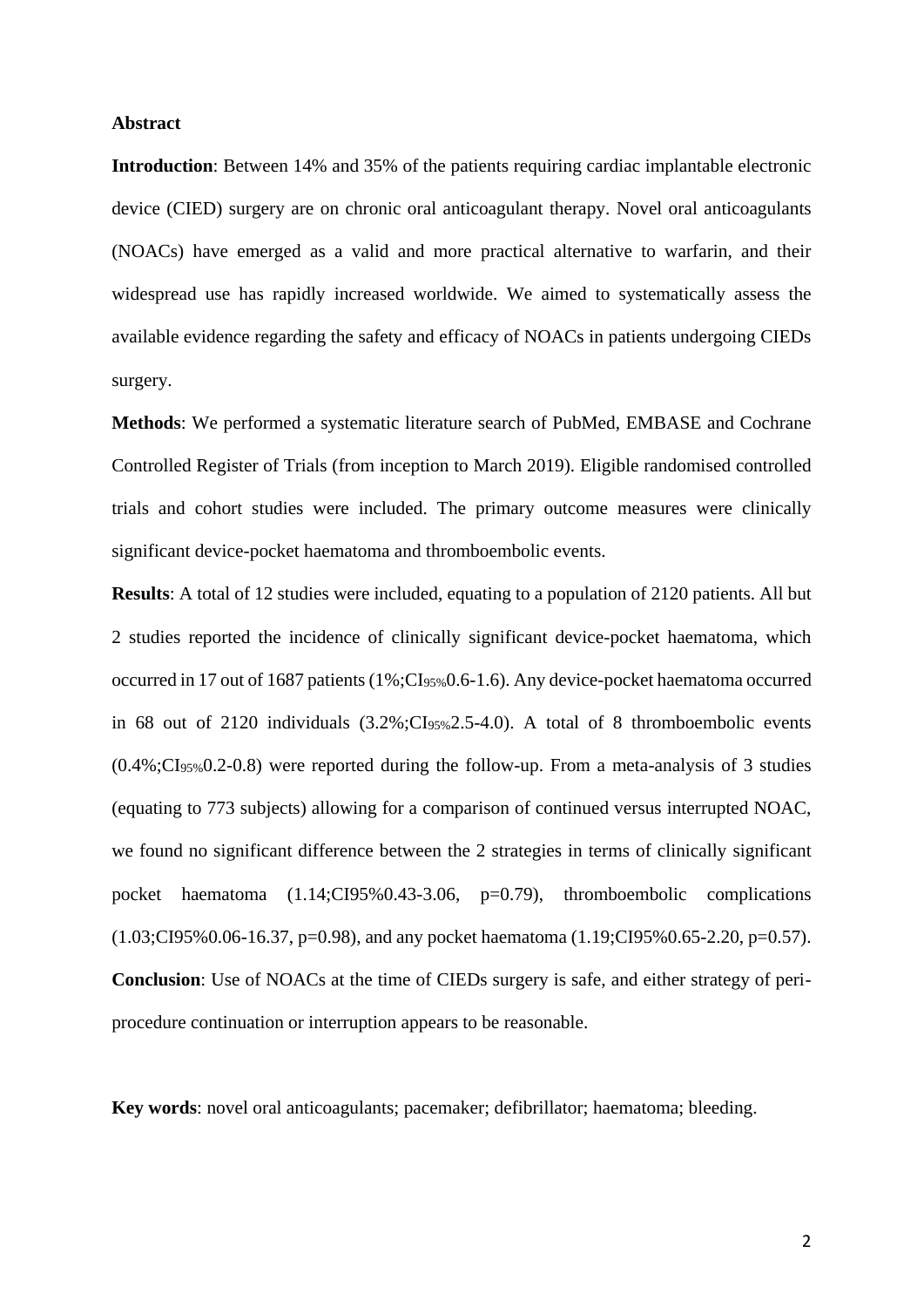## **Introduction**

Each year, more than one million pacemakers and 400,000 implantable cardioverters defibrillators (ICDs) are implanted worldwide [1]. Between 14% and 35% of the patients requiring pacemaker or ICD surgery are on chronic oral anticoagulant therapy, most of them for prevention against thromboembolic complications of atrial fibrillation (AF) [2].

Prospective and randomised data have demonstrated the superiority of an uninterrupted vitamin K antagonists (VKAs) strategy compared to VKA interruption and heparin bridging [3], and the former has now become part of routine clinical practice.

More recently, novel oral anticoagulants (NOACs) have emerged as a valid and more practical alternative to VKA [4]. There is an increasing body of evidence suggesting that an uninterrupted or minimally interrupted anticoagulant strategy, with no bridging, might be adopted for NOAC-treated patients undergoing cardiovascular implantable electronic devices (CIEDs) implantation [5, 6]. Furthermore, the use of NOACs might reduce the risk of devicepocket haematoma compared to VKA [7].

We aimed to systematically assess the available evidence in the literature regarding the safety and efficacy of NOACs in patients undergoing CIEDs surgery.

#### **Methods**

#### *Study Selection*

A systematic electronic search was performed on PubMed, EMBASE and Cochrane Controlled Register of Trials (from inception to March 2019) with no language limitations, using the following search string: "novel oral anticoagulant" OR "NOAC" OR "rivaroxaban" OR "apixaban" OR "dabigatran" OR "edoxaban" AND ("cardiac electronic device" OR "pacemaker" OR "defibrillator").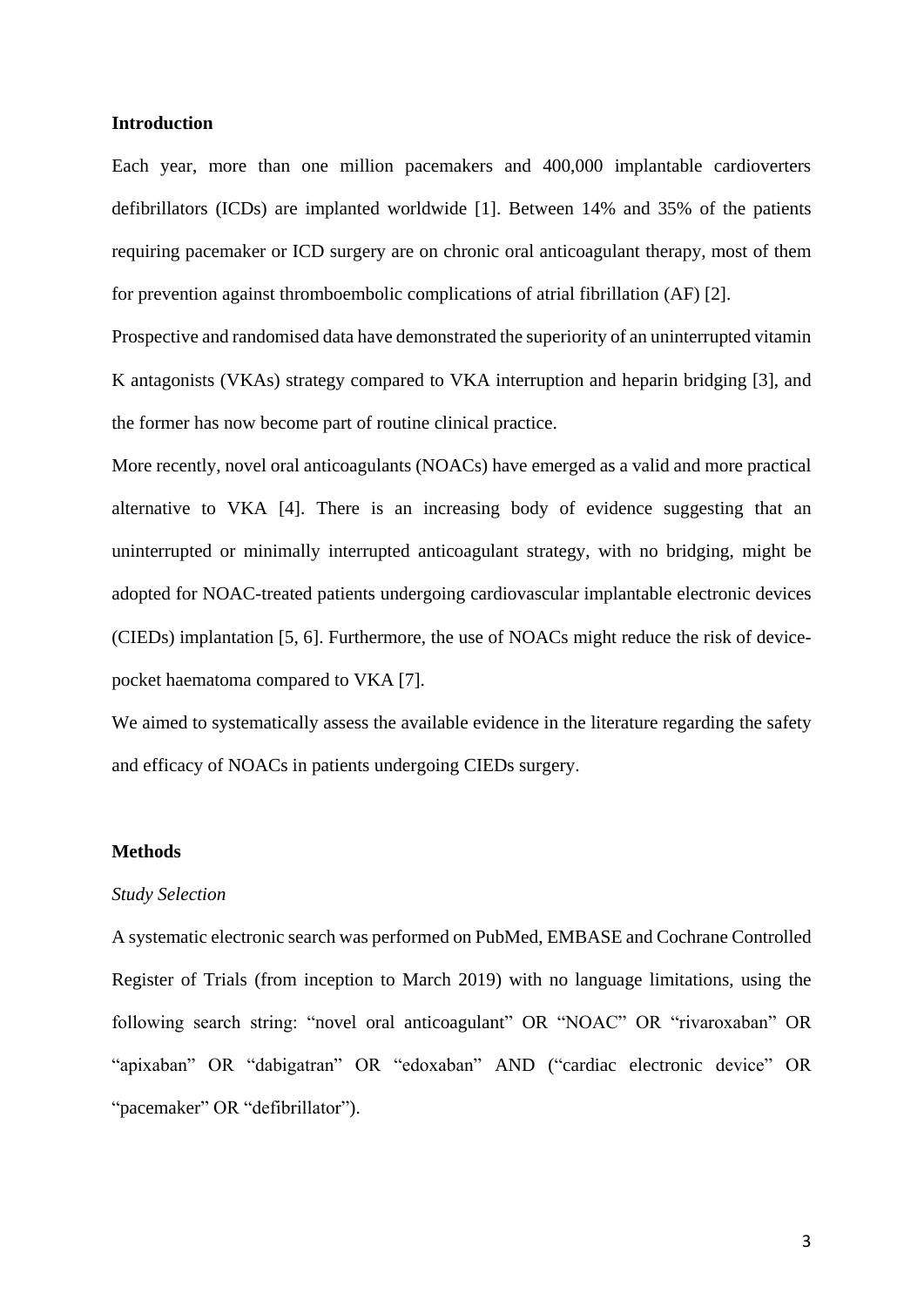The population, intervention, comparison and outcome (PICO) approach was used [8]: the population of interest was patients on long-term NOAC therapy; the intervention was CIEDs surgery, which was defined as implantation, generator replacement, or upgrade of either permanent pacemaker, ICD or cardiac resynchronization device (CRT); the comparison was continued versus interrupted anticoagulation, and the outcomes are specified below.

All published randomised and non-randomised controlled trials, as well as prospective or retrospective case series were collected. Eligibility criteria for inclusion were: 1) clear definition of the peri-procedure NOAC management (either continuation or interruption); 2) explicit definition of the end-points according to the peri-procedure NOAC strategy, namely device-pocket haematoma which was considered mandatory. Observational non-controlled case series required a minimum of ten patients to be considered eligible. Controlled studies comparing continued versus interrupted NOAC strategy were included in the meta-analysis part of the present article. Reviews, editorials and case reports were not considered eligible. Reference lists of all accessed full-text articles were further searched for sources of potentially relevant information.

The primary outcome measures were: 1) clinically significant device-pocket haematoma; 2) thromboembolic events. Any device-pocket haematoma was an additional outcome. A devicepocket hematoma was defined as any palpable mass that protruded *>*1 cm anteriorly or laterally to the pulse generator. A clinically-significant haematoma was defined as any hematoma requiring further surgery, and/or resulting in prolongation of hospitalization or requiring rehospitalization for at least 24 hours after index surgery and/or requiring interruption of the anticoagulant therapy. Other major bleeding events were defined as any bleeding complications requiring pericardiocentesis or surgical intervention (e.g., cardiac tamponade or haemothorax), a newly diagnosed pericardial effusion (*>*1 cm) not causing tamponade or any bleeding requiring a blood transfusion [5, 6]. Thrombotic events were defined as stroke, transient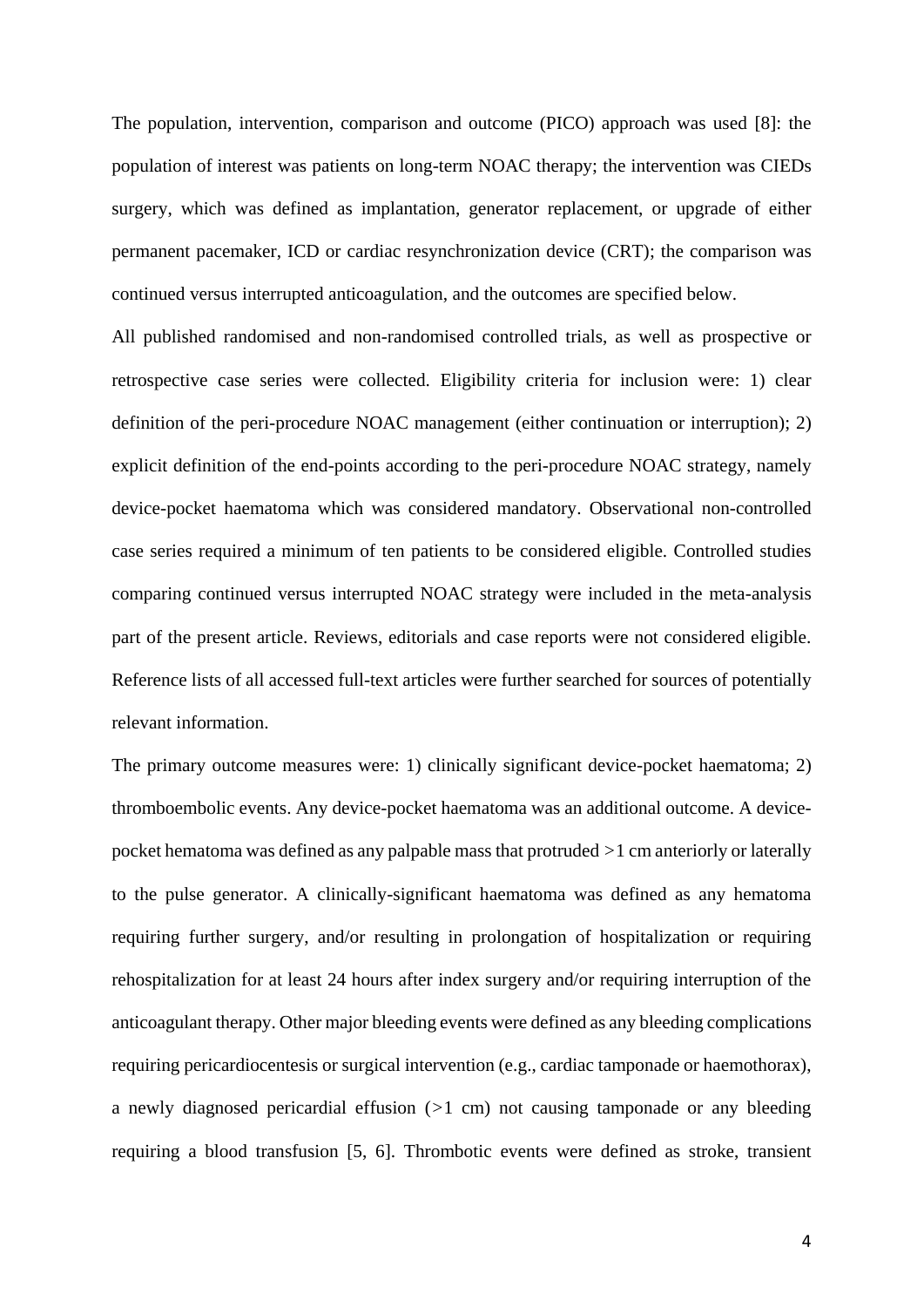ischemic attack, systemic embolism, myocardial infarction, pulmonary embolism, or deep vein thrombosis [5, 6]. Included articles were searched for other procedural complications, and these were extracted and added to this review when identified.

Two independent reviewers (AC and RP) screened all abstracts and titles to identify potentially eligible studies, and the full text of was subsequently interrogated. Agreement of the two reviewers was required for studies to be considered eligible for analysis. Study quality was formally evaluated by two reviewers (AC, MA) using the *National Heart, Lung, and Blood Institute Quality Assessment Tool* for either *Controlled Intervention* or *Case Series Studies* [9], when appropriate; quality assessment of controlled randomised trials used for the meta-analysis was performed using Cochrane GRADEpro GDT: GRADEpro Guideline Development Tool [Software], McMaster University, 2015 (developed by Evidence Prime, Inc.) [10]. An agreement between the two reviewers was mandatory for the final classification of studies. A third author (RP) intervened to resolve disputes whenever the two reviewers were in disagreement regarding the inclusion or classification of a study.

Data extraction and presentation for the preparation of this manuscript followed the recommendations of the PRISMA group [11]. Where available the following data were extracted from the selected studies: study design, study population characteristics (age and sex), follow-up duration. Patient-level data were obtained whenever these were available in the manuscripts, or provided by authors after contact.

# *Statistical analysis*

Data were pooled using random effects, according to the Mantel–Haenszel model, through Review Manager (RevMan), V.5.3. (Copenhagen: The Nordic Cochrane Centre, The Cochrane Collaboration, 2014). The measurement of treatment effect was performed using risk ratios (RR) and 95% CIs. Pairwise comparisons were performed for all end points between patients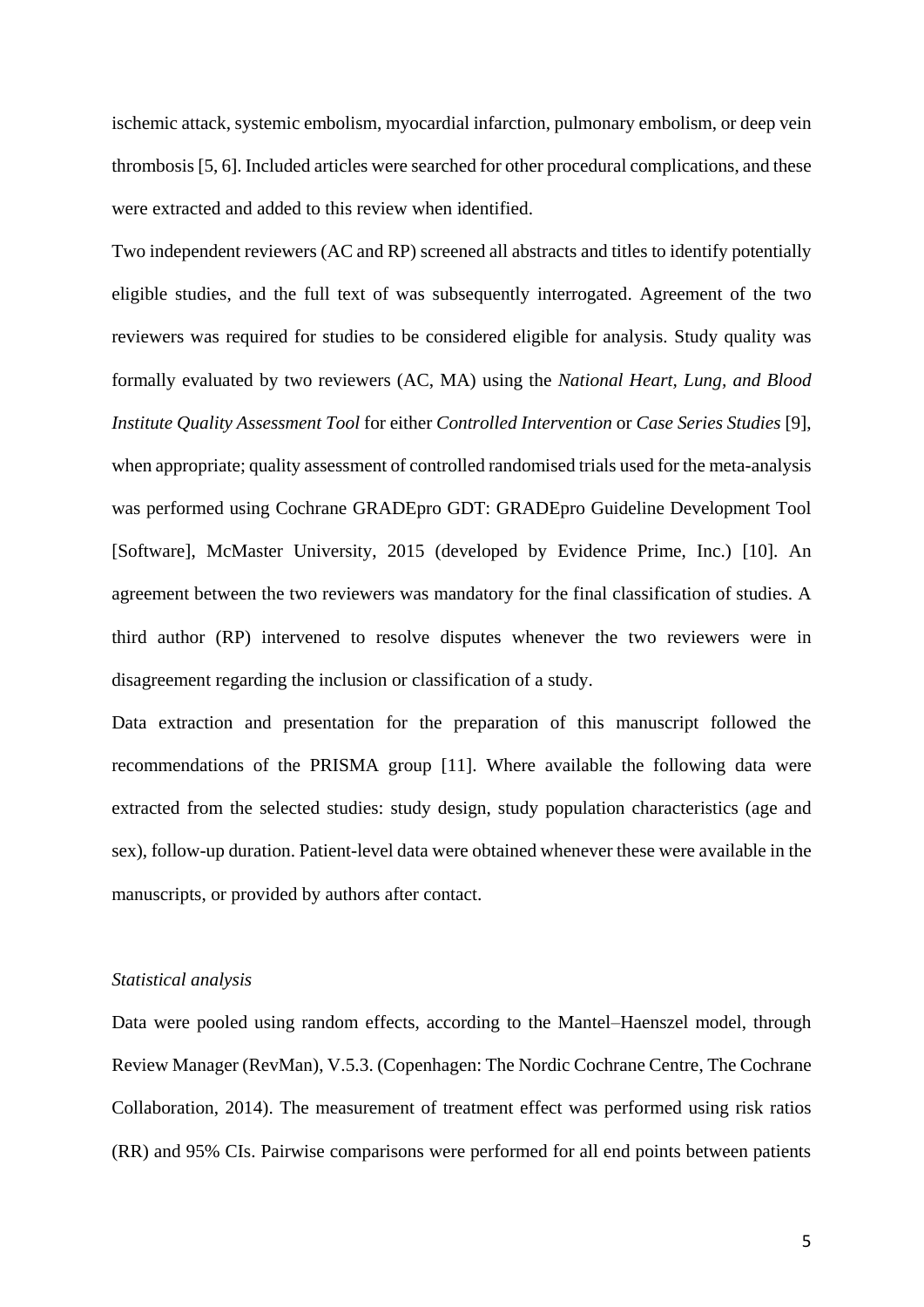treated with continued or interrupted NOAC. Statistical heterogeneity on each outcome of interest was quantified using the  $I^2$  statistic. Sensitivity analysis was performed for higher quality studies/randomised controlled studies.

#### **Results**

# *Study selection, quality of evidence, and patient characteristics*

A total of 12 studies meeting the inclusion criteria were identified. The selection process is illustrated in Figure 1 (PRISMA) and a total population of 2120 patients was included. The mean age of the patients was 73.6±4.5 years; 68% were male.

There was a perfect agreement between investigators on the inclusion of the selected studies. Baseline data and the design of selected trials are summarized in Table 1.

The studies used for the analysis included one prospective randomised trial [5], one prospective randomised pilot trial [6], four prospective observational studies [12-15], two post-hoc analysis of prospective randomised trials [16, 17], and four retrospective studies [18-21]. Only three studies allowing for the comparison of continued versus interrupted NOAC strategy were identified [5-6, 15]. All but three studies [5, 16-17] were single-centre. According to the *National Heart, Lung, and Blood Institute Quality Assessment Tool for Case Series Studies* [9], a maximum of nine criteria apply for case series as shown in Table S-1. One study fulfilled nine criteria [15], four studies eight criteria [13-14, 19, 21], two studies seven criteria [12, 16], and three studies six criteria [17-18, 20]. Summary of quality assessment for randomised controlled trials is provided on Figure S-1. Both authors (AC and RP) were in agreement regarding study classification.

Among 2120 patients, 551 (26%) underwent CIEDs surgery on continued NOAC versus 1569 (74%) on interrupted NOAC. Time of NOAC interruption was reported in all but three studies, and was at least 24 hours. Median follow-up was 30 days post-procedure. Detailed data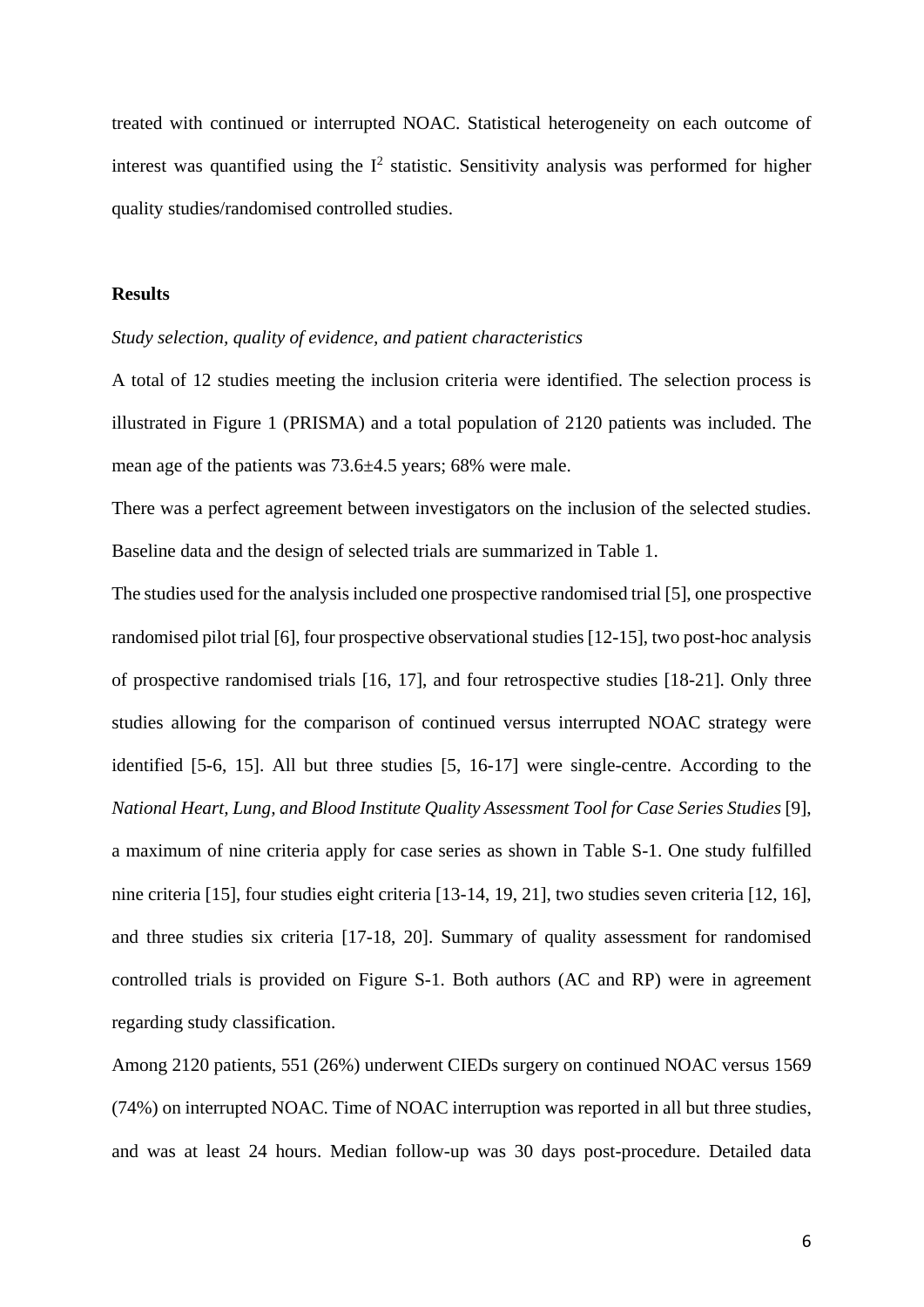regarding concomitant antiplatelet therapy were available for all but three studies; 30.6% of the patients (115 out of 2012) were on aspirin, and 4.9% (24 out of 2012) on other antiplatelet medications. Only two studies [6, 21], equating to 149 patients, reported the use of dual antiplatelet therapy. Clinical reason for anticoagulation was specified in all but one study [20], and was prevention against thromboembolic complications of AF/atrial flutter for all the participants.

## *Efficacy and safety of NOACs*

All but two studies [17, 20] reported the incidence of clinically significant device-pocket haematoma, which occurred in 17 out of 1687 patients (1.0%;CI<sub>95%</sub>0.6-1.6). As most included studies did not allow for direct comparison, the separate pooling of rate of events showed a low and comparable incidence in those on continued NOAC (1.5%;CI95%0.8-3.0) and interrupted NOAC (0.8%; CI<sub>95%</sub> 0.4-1.5).

All the studies reported the incidence of any device-pocket haematoma. This occurred in 68 out of 2120 patients  $(3.2\% \text{ : } Cl<sub>95\%</sub> 2.5-4.0)$  and was numerically higher in those on continued NOAC  $(5.4\%$ ; CI<sub>95%</sub>3.8-7.7) compared to interrupted NOAC  $(2.4\%$ ; CI<sub>95%</sub>1.8-3.3).

A total of five patients (0.2%;CI95%0.1-0.5) suffered from peri-procedure pericardial effusion requiring pericardiocentesis, with a comparable incidence on continued versus interrupted NOAC group  $(0.5\%$ ;CI<sub>95%</sub>0.2-1.5 versus 0.1%;CI<sub>95%</sub>0.1-0.5, respectively). Eight patients  $(0.4\%$ ;CI<sub>95%</sub>0.2-0.7) had a drop of haemoglobin  $>2$  gr/dl, not requiring any intervention  $(0.5\%CI<sub>95%</sub>0.2-1.5$  on continued NOAC versus  $0.1\% CI<sub>95%</sub>0.1-0.5$  on interrupted NOAC).

A total of eight thromboembolic events (0.4%;CI95%0.2-0.8) occurred during the follow-up. Six patients  $(0.3\%$ ; $CI_{95\%}0.1$ -0.6) suffered from stroke/TIA, with a comparable incidence among those on continued versus interrupted NOAC (0.2%CI95%0-1.0 versus 0.3%;CI95%0.1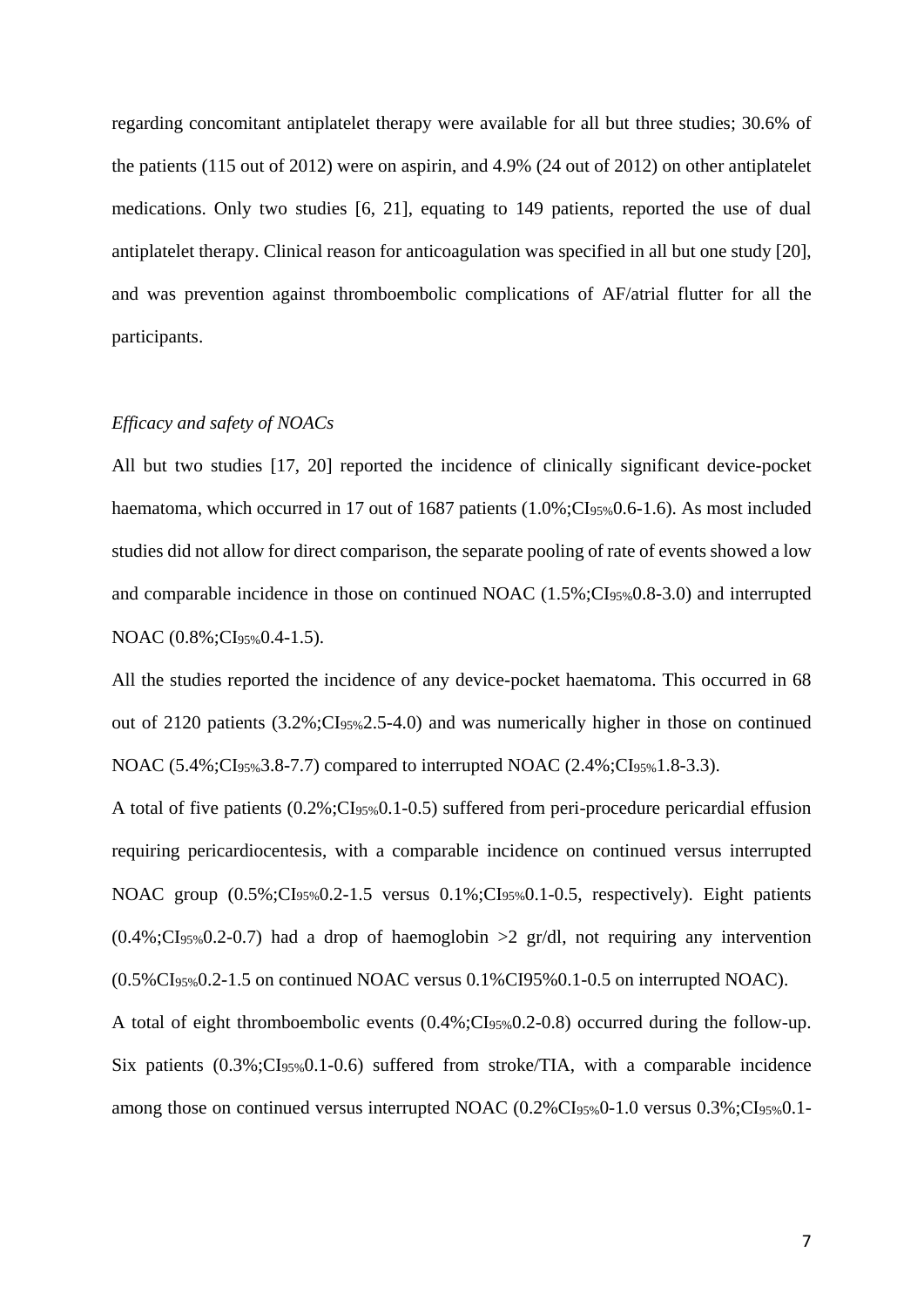0.7). Two patients on interrupted NOAC had a myocardial infarction  $(0.1\%$ ;CI<sub>95%</sub>0.1-0.3). Results are summarised in Table 2.

# *Continued versus interrupted NOAC strategy: meta-analysis*

From a meta-analysis of three studies [5, 6, 15] equating to 773 patients, we found no significant difference between continued versus interrupted NOAC strategy in terms of clinically significant pocket haematoma (2.1% versus 1.8%, respectively; RR1.14, CI95%0.43- 3.06, p=0.79,  $I^2$  0%), and any pocket haematoma (5.5% versus 4.6%, respectively; RR1.19, CI95%0.65-2.20, p=0.57,  $I^2$  0%). Similar findings were observed for thromboembolic complications (0.3% for both continued and interrupted NOAC; RR1.03, CI95%0.06-16.37,  $p=0.98$ ,  $I^2$  0%). These results were confirmed after sensitivity analysis, which was performed only for the end-point any haematoma (RR1.14, CI95%0.61-2.12, p=0.68,  $I^2$  0%), as the only non-randomised controlled study considered [15] did not include enough events for the other end-points, and hence did not contribute for those pooled analyses. These findings are shown in Figure 2.

# **Discussion**

The present study shows that use of NOACs at the time of CIEDs surgery is safe, with very low rates of bleeding and thrombotic complications, and either strategy of peri-procedure continuation or interruption appears to be reasonable. No differences in the rate of clinically significant device-pocket hematoma were observed between the two strategies. However, comparison data between continuation or interruption of NOAC are still scarce, and resulting mainly from low quality case series or underpowered trials, with no effect size to show any minor differences. Notably, a 14% relative risk reduction of significant haematoma (as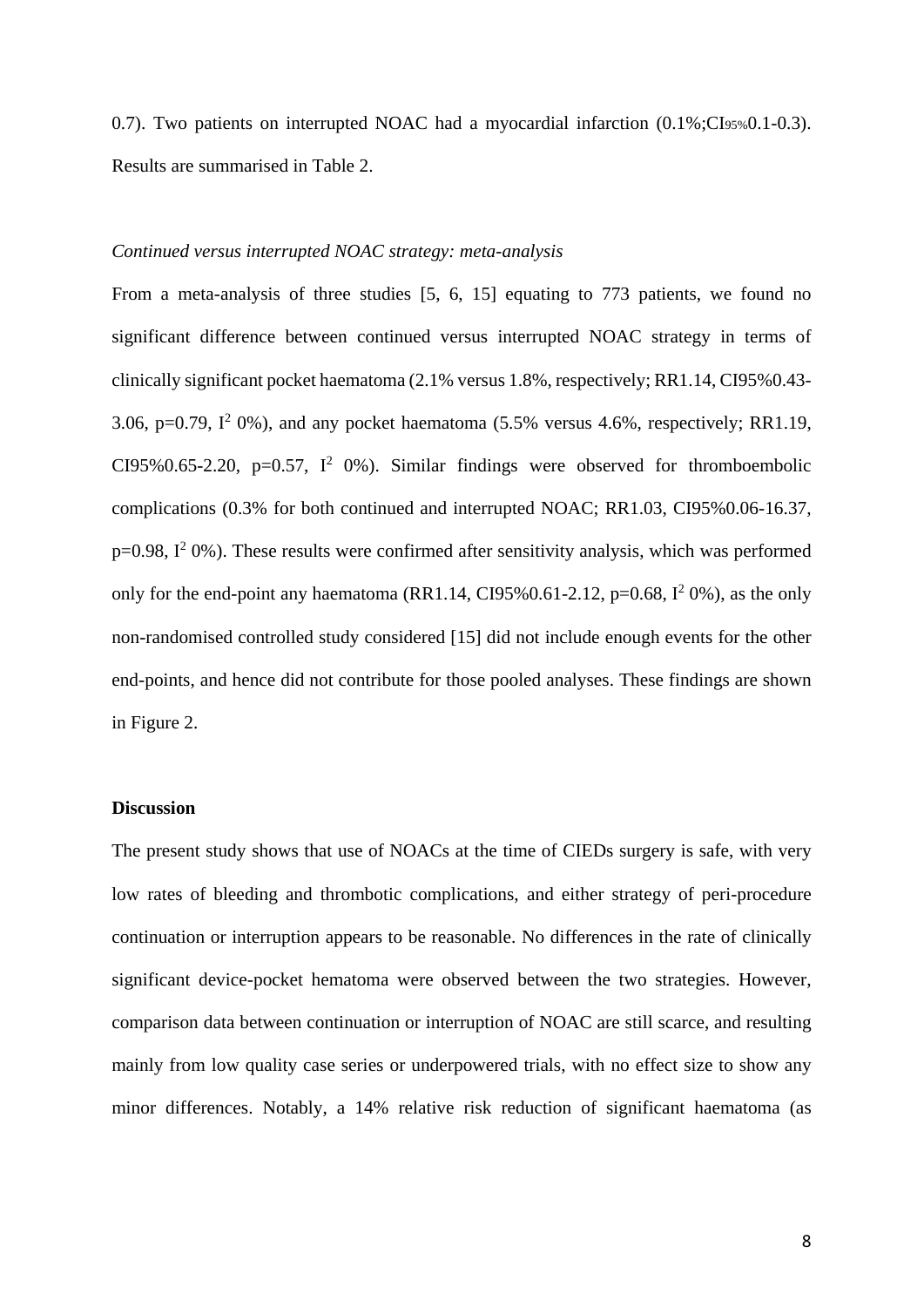suggested in our forest-plot; Figure 2-A) would require a sample size of more than 60.000 patients for showing a significant difference with an alpha of 0.05 and 80% of power.

We have found no difference between the two treatment strategies with regards of thromboembolic risk, which appears to be very low.

The optimal management of NOACs at the time of CIEDs surgery is currently unclear. To date, there are only three studies [5, 6, 15] specifically designed to compare continuation versus interruption of NOAC during pacemaker or ICD surgery. The BRUISE CONTROL-2 is the largest of these, having enrolled 662 patients [5]. This was designed as a superiority trial; however, given a much lower incidence of pocket haematoma than originally hypothesized, the trial was actually underpowered in detecting bleeding differences between continued or interrupted NOAC strategy. Another limitation was the lack of operator blinding to the treatment, which could explain the more frequent use of intra-pocket haemostatic agent and/or pressure dressing in the continued NOAC group.

Pocket haematoma represents a serious complication of CIEDs surgery [22]. Reoperation is often required, with subsequent prolonging hospitalisation and increased healthcare costs. In addition, pocket haematoma is associated with a 7-fold higher risk of device infection, and up to 15-fold in case of surgical evacuation [23]. Device infection usually requires explant or extraction, which represents a potentially life-threatening procedure. Reduction of the rate of pocket haematoma represents an important surgical goal, however the risk of bleeds should always be balanced with the risk of thromboembolic complications. Although it might be conceivable that interruption of anticoagulation leads to a higher number of thromboembolic events, this does not seem to be the case in our AF population. Indeed, in this review only 0.4% of patients experienced stroke/TIA/myocardial infarction during follow-up, with no difference between the two peri-procedure NOAC strategies. These findings are consistent with the recent results of the PAUSE trial [24], which enrolled 3007 patients on NOAC for atrial fibrillation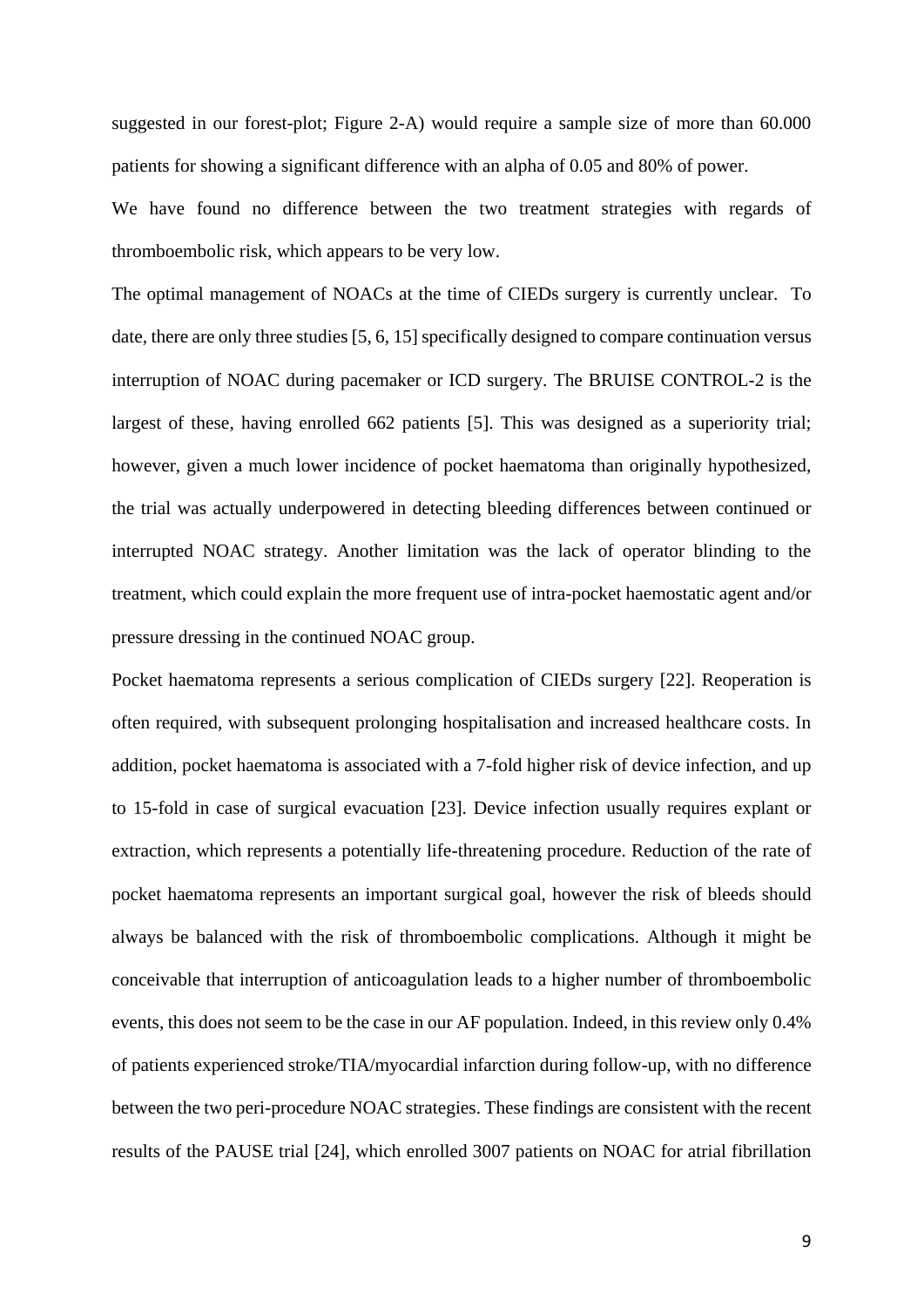requiring elective surgery/procedure; NOAC was interrupted pre-procedure and restarted afterward, with a timing based on NOAC pharmacokinetic properties, procedure-associated bleeding risk and creatinine clearance, but not on the individual thrombotic risk (i.e., CHA2DS2VASc score). In the PAUSE trial, the rate (95%CI) of arterial thromboembolism was as low as 0.16% (0-0.48) in the apixaban cohort, 0.6% (0-1.33) in the dabigatran cohort, and 0.37% (0-0.82) in the rivaroxaban cohort.

The short half-life of NOACs allows interruption with no heparin bridging, and this probably explains the low incidence of bleeding events compared to interrupted warfarin in previous studies, such as the BRUISE-CONTROL trial where the heparin use may have accounted for the high rate of clinically significant device-pocket haematoma (16%) [5]. This review confirms that no bridging with heparin is required in patients with AF undergoing CIED surgery on interrupted NOAC, as the event rate in this group is minor both for bleeding and thromboembolic events.

# **Limitations**

Most of the studies included in this review were single-centre and based on small cohorts, and some of them were retrospective. Only three studies were designed to compare continued versus interrupted NOAC strategy, and none of them was adequately powered to detect small differences between groups. The timing of NOAC interruption and resumption was heterogeneous among the studies included, and these could have influenced the risk of bleeding.

# **Conclusions**

Use of NOACs at the time of CIEDs surgery is safe, and either strategy of peri-procedure continuation or interruption appears to be reasonable.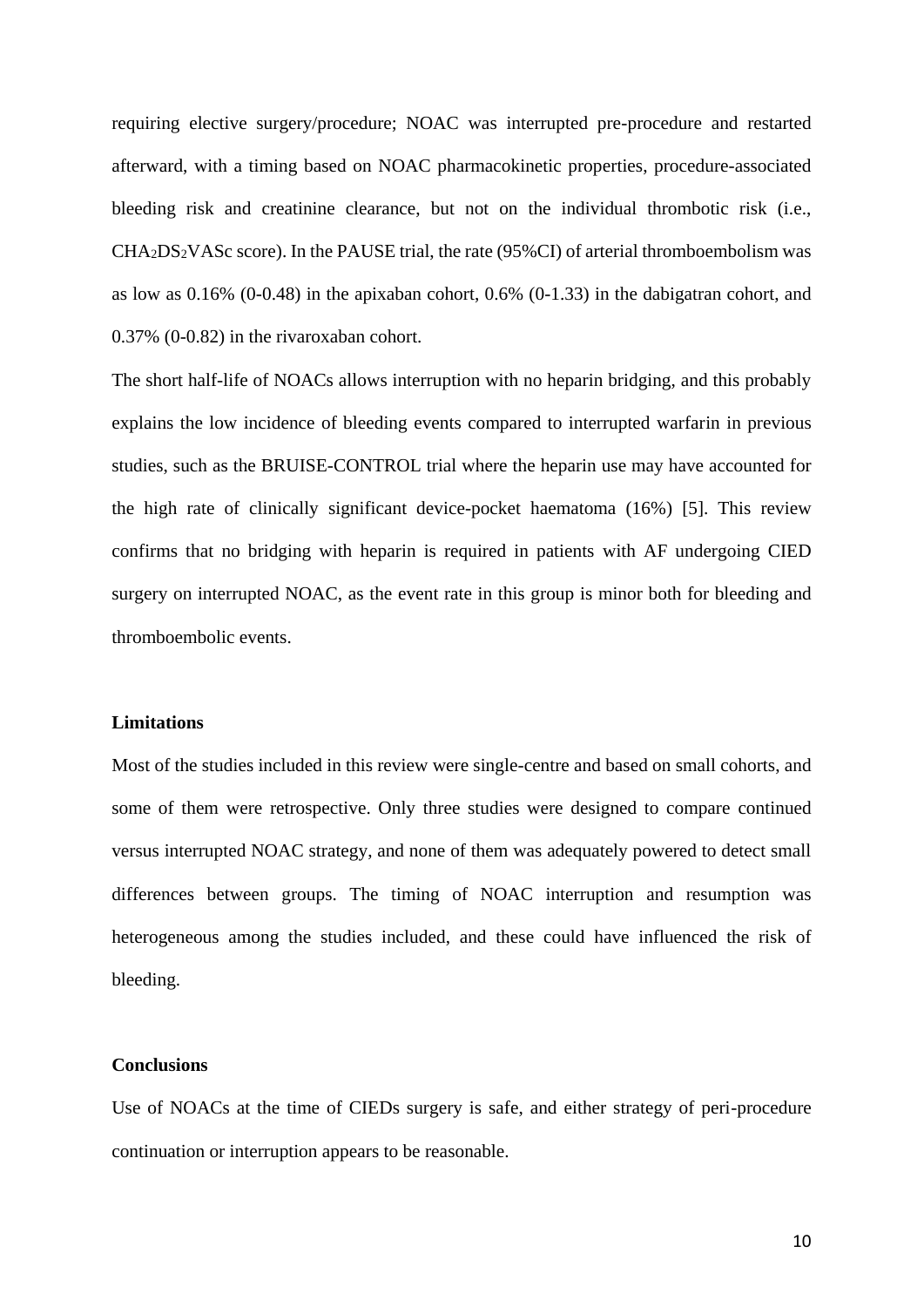# **Acknowledgements**

RJS has had research agreements and speaker fees from Abbott, Medtronic, Boston Scientific and Biosense Webster. PDL has received educational grants from Medtronic and Boston Scientific. MF has received speaker fees from Biotronik and Medtronic and owns stocks of Epicardio ltd. All other authors have reported that they have no relationships relevant to the contents of this paper to disclose.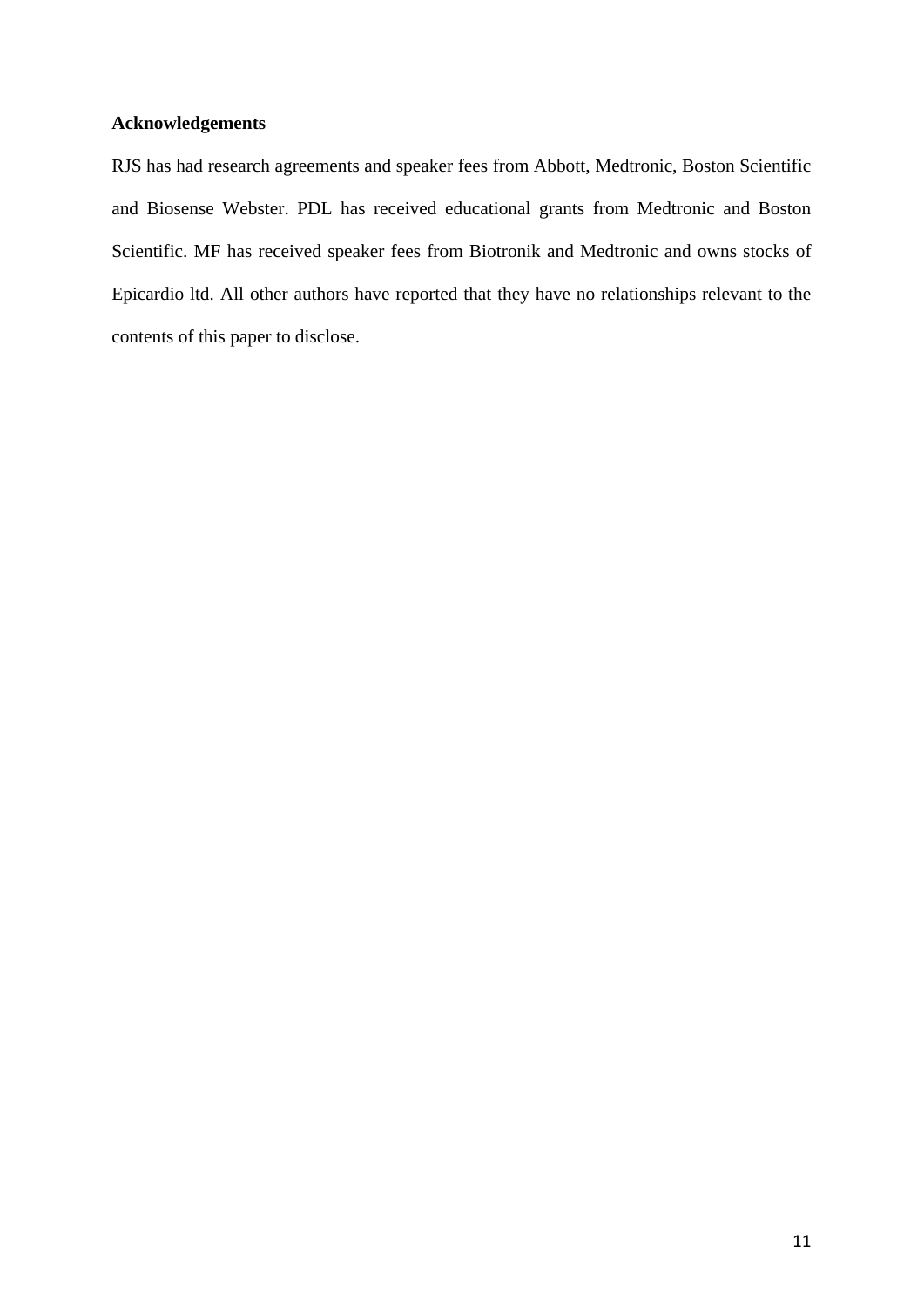#### **Table 1.** Baseline characteristics of studies

| Study                                                 | <b>Design</b>                                  | Multi-<br>Center | <b>Subjects</b><br>(n) | AF/<br>flutter | Age<br>(years)                                 | Sex %<br>(female)     | Continued<br>NOAC <sub>n</sub><br>(%) | Interrupted<br>NOAC n<br>(° <sub>0</sub> ) | <b>Timing of NOAC</b><br>interruption                                         | <b>Timing of</b><br>$\mathbf{NOAC}$<br>resumption<br>(hours) | <b>SAPT</b><br>% (n)          | <b>DAPT</b><br>% (n) |
|-------------------------------------------------------|------------------------------------------------|------------------|------------------------|----------------|------------------------------------------------|-----------------------|---------------------------------------|--------------------------------------------|-------------------------------------------------------------------------------|--------------------------------------------------------------|-------------------------------|----------------------|
| Steffel et al<br>2019C [16]                           | Post-hoc<br>analysis of<br>randomised<br>trial | Yes              | 549 <sup>A</sup>       | 100%           | $74^B$                                         | $31\%$ <sup>B</sup>   | NA <sup>A</sup>                       | 549 <sup>A</sup>                           | Defined as >3 days of<br>consecutive missed<br>doses of blinded study<br>drug | <b>NA</b>                                                    | Aspirin<br>30%<br>(226)       | <b>NA</b>            |
|                                                       |                                                |                  |                        |                |                                                |                       |                                       |                                            |                                                                               |                                                              | P2Y12<br>2%<br>(15)           |                      |
| Tsai et al-<br>2019 [18]                              | Retrospective                                  | No               | 100                    | 100%           | $78.3 \pm 10.2$                                | 42%                   | 100<br>(100%                          | $\overline{\phantom{a}}$                   | $\overline{\phantom{a}}$                                                      | $\blacksquare$                                               | Aspirin<br>6% (6)<br>P2Y12    | NA                   |
|                                                       |                                                |                  |                        |                |                                                |                       |                                       |                                            |                                                                               |                                                              | $2\%$ (2)                     |                      |
| Birnie et al,<br><b>BRUISE</b><br>CONTROL<br>2 trial- | Prospective<br>randomised<br>trial             | Yes              | 647                    | 100%           | $74.1 \pm 8.9$<br>$-328$<br>73.4±8.9<br>$-334$ | 27.6%                 | 319<br>(49.3%)                        | 328 (50.7%)                                | Dabigatran: 24-48<br>hours (according to<br>GFR)                              | $\geq$ 24                                                    | Aspirin<br>17.4%<br>(115)     | NA                   |
| 2018 [5]                                              |                                                |                  |                        |                |                                                |                       |                                       |                                            | Rivaroxaban/apixaban:<br>48 hours                                             |                                                              | P2Y12<br>3.6%<br>(24)         |                      |
| Ricciardi et<br>al-2018 [6]                           | Prospective<br>randomised<br>pilot trial       | No               | 101                    | 100%           | $76.0{\pm}8.8$                                 | 34.6%                 | 50 (49.5%)                            | 51 (50.5%)                                 | Dabigatran: 24-48<br>hours (according to<br>GFR)                              | $\geq$ 24                                                    | Aspirin<br>15.8%<br>(16)      | 3% (3)               |
|                                                       |                                                |                  |                        |                |                                                |                       |                                       |                                            | Rivaroxaban/apixaban:<br>24 hours                                             |                                                              | P2Y12<br>5.9%<br>(6)          |                      |
| Essebag V<br>2017<br>[17]                             | Post-hoc<br>analysis of<br>randomised          | Yes              | 410 <sup>c</sup>       | 100%           | $72.5 \pm 8.5$                                 | 30.5%                 | $\overline{0}$                        | 410 <sup>D</sup><br>$(100\%)$              | Dabigatran: 24-96<br>hours (according to<br>GFR), median 53                   | $22 - 70$<br>(median 34)                                     | Aspirin<br>46%<br>(189)       | NA                   |
|                                                       | trial                                          |                  |                        |                |                                                |                       |                                       |                                            | hours                                                                         |                                                              | P2Y12<br>8%<br>(33)           |                      |
| Terekhov<br>2017 [12]                                 | Prospective,<br>observational                  | No               | 31 <sup>E</sup>        | 100%           | 83                                             | 74.2%                 | $\overline{0}$                        | 31 (100%)                                  | 36-48<br>12 hours                                                             |                                                              | 16%<br>(5)                    | NA                   |
| Madan<br>2016 [19]                                    | Retrospective                                  | No               | 47 <sup>F</sup>        | 100%           | 73.4±11 <sup>G</sup>                           | 29.8%                 | $\overline{0}$                        | 47 (100%)                                  | 12-91 hours (mean<br>$23.3$ hours)                                            | 9-54 (mean<br>21 hours)                                      | Aspirin<br>50%<br>(23)        | NA                   |
|                                                       |                                                |                  |                        |                |                                                |                       |                                       |                                            |                                                                               |                                                              | P2Y12<br>6.4%<br>(3)          |                      |
| Melton<br>2015 [20]                                   | Retrospective                                  | No               | 23 <sup>H</sup>        | <b>NA</b>      | $68.4^{1}$                                     | <b>NA</b>             | 23 <sup>H</sup><br>$(100\%)$          | $\overline{\phantom{a}}$                   | $\overline{\phantom{a}}$                                                      | $\overline{\phantom{a}}$                                     | <b>NA</b>                     | NA                   |
| Kosiuk<br>2014<br>(Europace)<br>[13]                  | Prospective,<br>observational                  | No               | $54$ <sup>JK</sup>     | 100%           | $74\pm9m$                                      | $31.3\%$ <sup>L</sup> | $\bf{0}$                              | $54^{JK}$ (100%)                           | 12 hours                                                                      | $24 - 48$<br>(median 48)                                     | NA                            | NA                   |
| Kosiuk<br>2014 (Circ<br>J) [14]                       | Prospective,<br>observational                  | No               | 85 <sup>M</sup>        | 100%           | $73 \pm 11$                                    | 67.3%                 | $\overline{0}$                        | $85^M(100\%)$                              | 24 hours                                                                      | $0 - 48$<br>(median 24<br>hours)                             | Aspirin<br>20%<br>(17)        | <b>NA</b>            |
|                                                       |                                                |                  |                        |                |                                                |                       |                                       |                                            |                                                                               |                                                              | P2Y12<br>13%<br>(11)          |                      |
| Jennings et<br>al-2013<br>$[21]$                      | Retrospective                                  | No               | 48                     | 100%           | 66±12.4                                        | 27%                   | 48 (100%)                             | $\overline{\phantom{a}}$                   | $\overline{\phantom{a}}$                                                      | ÷,                                                           | Aspirin<br>25%<br>(12)        | $2.1\%$ (1)          |
|                                                       |                                                |                  |                        |                |                                                |                       |                                       |                                            |                                                                               |                                                              | P2Y12<br>6.2%<br>(3)          |                      |
| Rowley et<br>al-2013<br>$[15]$                        | Prospective,<br>observational                  | No               | 25                     | 100%           | $66 \pm 11$                                    | 12%                   | 11(44%)                               | 14 (56%)                                   | $26\pm16$ hours                                                               | $8 + 3$                                                      | Aspirin<br>48%<br>(12)        | NA                   |
|                                                       |                                                |                  |                        |                |                                                |                       |                                       |                                            |                                                                               |                                                              | P2Y12<br>8% (2)               |                      |
| Total                                                 |                                                |                  | 2120                   |                | 73.614.5                                       | $32.6\%$ <sup>N</sup> | 551<br>(26%)                          | 1569<br>(74%)                              |                                                                               |                                                              | Aspirin<br>30.6%0             |                      |
|                                                       |                                                |                  |                        |                |                                                |                       |                                       |                                            |                                                                               |                                                              | P2Y12<br>$4.9\%$ <sup>O</sup> |                      |
|                                                       |                                                |                  |                        |                |                                                |                       |                                       |                                            |                                                                               |                                                              |                               |                      |

Abbreviations: NOAC: novel oral anticoagulant. NA- not available; P2Y12- inhibitors of P2Y12 platelet receptor.<br>Notes: A: this includes only subjects in whom edoxaban was interrupted > 3 days pre-procedure; patients on "co because actually no information regarding NOAC cessation and resumption ≤ 3 days pre-procedure were available; B: this refers to all the population on edoxaban, however<br>only those on interrupted NOAC were included (see no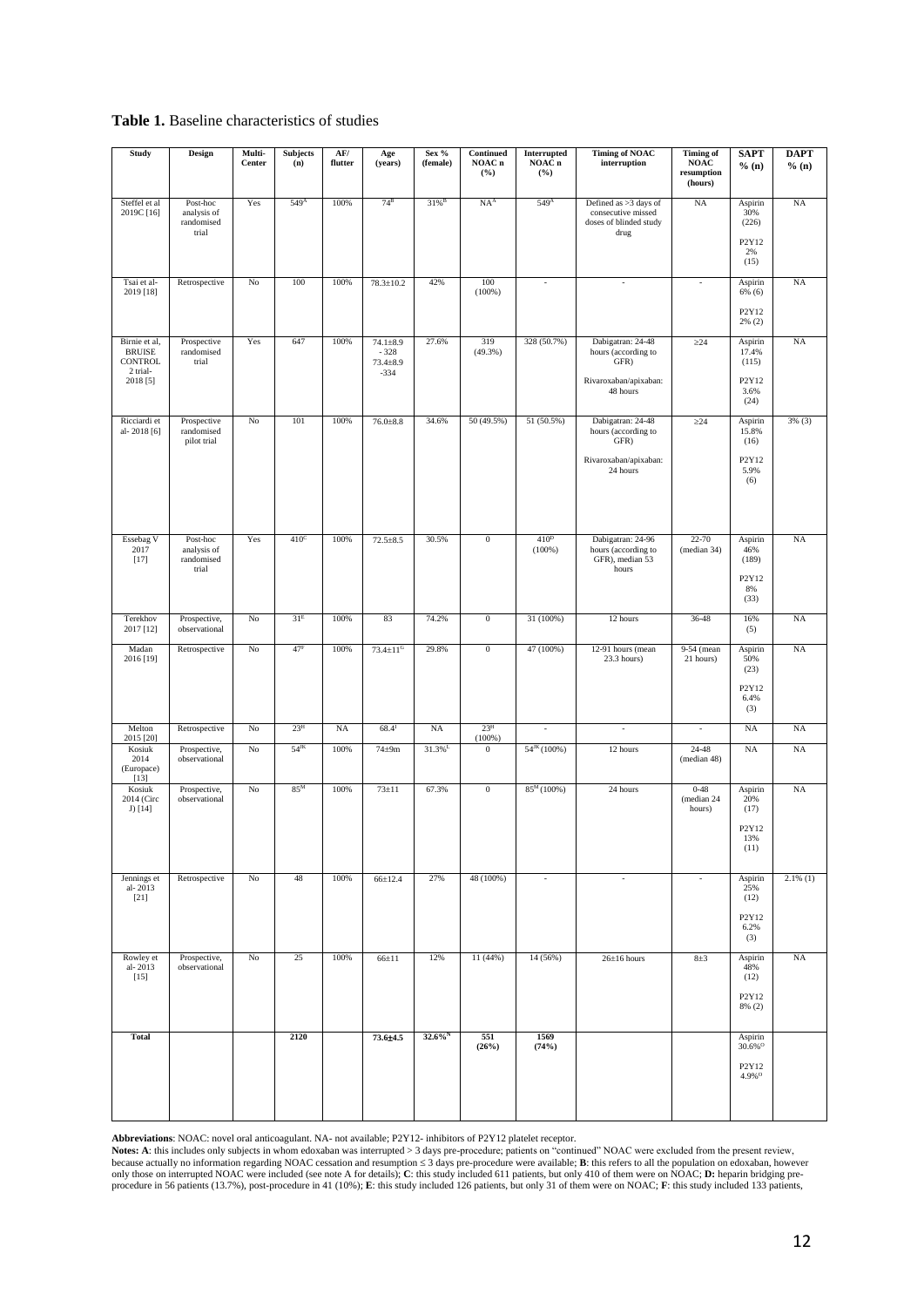but only 47 of them were on NOAC; **G**: this refers to the whole population of the study (see note F); **H**: this study included 380 patients, but only 23 were on NOAC; **I**: this refers to the whole population of the study (see note H); J: rivaroxaban-naïve patients excluded as not meeting inclusion criteria of this review; K: patients on dabigatran excluded as part of the same population from Kosi patients, as data were not available for 2 studies.

#### **Table 2.** Outcomes

| Study                                                       | Follow-up<br>(days) | <b>Clinically significant</b><br>haematoma % (n)                   | Any haematoma %<br>(n)                                             | Other device-related bleeding % (n)                                                                                                                                     | Thromboembolic and other<br>complications % (n)                                                                                                                                                                                 |
|-------------------------------------------------------------|---------------------|--------------------------------------------------------------------|--------------------------------------------------------------------|-------------------------------------------------------------------------------------------------------------------------------------------------------------------------|---------------------------------------------------------------------------------------------------------------------------------------------------------------------------------------------------------------------------------|
| Steffel<br>2019                                             | 30                  | Interrupted NOAC:<br>$0.2\%$ (1)                                   | Interrupted NOAC:<br>$0.9\%$ (5)                                   | Interrupted NOAC:<br>minor bleeding at surgical site 0.2% (1)                                                                                                           | Interrupted NOAC:<br>stroke 0.2% (1)<br>TIA 0.2% (1)<br>$MI$ 0.2% (1)                                                                                                                                                           |
| Tsai et al-2019                                             | 541                 | None                                                               | Continued NOAC:<br>$1\%$ (1)                                       | Continued NOAC:<br>pericardial effusion <sup>A</sup><br>$1\%$ (1)                                                                                                       | None                                                                                                                                                                                                                            |
| Birnie et al.<br><b>BRUISE</b><br><b>CONTROL 2-</b><br>2018 | $7 - 14$            | Interrupted NOAC:<br>$2.1\%$ (7)<br>Continued NOAC:<br>$2.1\%$ (7) | Interrupted NOAC:<br>$4.8\%$ (16)<br>Continued NOAC:<br>5.5% (18)  | Interrupted NOAC: pericardial effusion <sup>A</sup> 0.3%<br>(1)<br>Continued NOAC: pericardial effusion <sup>4</sup> 0.3%<br>(1)                                        | Interrupted NOAC:<br>stroke 0.3% (1)<br>Continued NOAC:<br>stroke 0.3% (1)                                                                                                                                                      |
| Ricciardi et al-<br>2018                                    | $60 - 90$           | Interrupted NOAC:<br>none<br>Continued NOAC:<br>$2.0\%$ (1)        | Interrupted NOAC:<br>$4.0\%$ (2)<br>Continued NOAC:<br>$3.9\%$ (2) | Interrupted NOAC: loss of $Hb > 2$ gr/dl 6% (3)<br>Continued NOAC: loss of Hb > 2 gr/dl<br>$9.8\%$ (5)                                                                  | Continued NOAC:<br>pocket infection 1% (1)                                                                                                                                                                                      |
| Essebag V<br>2017                                           | 30                  | NA <sup>B</sup>                                                    | Interrupted NOAC:<br>$2.2\%$ (9) <sup>c</sup>                      | None                                                                                                                                                                    | Interrupted NOAC:<br>stroke: 0.5% (2)<br>$MI: 0.2\%$ (1)                                                                                                                                                                        |
| Terekhov<br>2017                                            | 90                  | None                                                               | Interrupted NOAC:<br>$6.5\%$ (2)                                   | None                                                                                                                                                                    | Interrupted NOAC:<br>gastrointestinal bleeding 3.2% (1)                                                                                                                                                                         |
| Madan<br>2016                                               | 30                  | None                                                               | None                                                               | None                                                                                                                                                                    | None                                                                                                                                                                                                                            |
| Melton<br>2015                                              | 30                  | NA <sup>B</sup>                                                    | Continued NOAC:<br>35% (8)                                         | None                                                                                                                                                                    | None                                                                                                                                                                                                                            |
| Kosiuk<br>2014 (Europace)                                   | 30                  | Interrupted NOAC:<br>$1.5\%$ (1)                                   | Interrupted NOAC:<br>$3.1\%$ (2)                                   | Interrupted NOAC:<br>pericardial effusion <sup>4</sup> 1.5% (1)                                                                                                         | None                                                                                                                                                                                                                            |
| Kosiuk<br>2014 (Circ J)                                     | 30                  | None                                                               | Interrupted NOAC:<br>$2.3\%$ (2)                                   | None                                                                                                                                                                    | None                                                                                                                                                                                                                            |
| Jennings et al-2013                                         | 28-42               | None                                                               | None                                                               | Continued NOAC:<br>pericardial effusion <sup>A</sup><br>$2.1\%$ (1)                                                                                                     | None                                                                                                                                                                                                                            |
| Rowley et al-2013                                           | 30                  | None                                                               | Continued NOAC: 7%<br>(1)                                          | None                                                                                                                                                                    | None                                                                                                                                                                                                                            |
| <b>Total NOAC</b><br>% (n)                                  |                     | $1.0\%$ (17) <sup>D</sup><br>Ci95%0.6-1.6                          | $3.2\%$ (68)<br>Ci95%2.5-4.0                                       | Pericardial effusion <sup>A</sup> 0.2% (5) CI95% 0.1-0.5<br>Minor bleeding at surgical site: 0.2% (1)<br>CI95% 0.1-0.3<br>Loss of Hb >2 gr/dl: 0.4% (8) CI95% 0.2-0.7   | All thromboembolism 0.4% (8) CI95% 0.1-0.6<br>Stroke/TIA 0.3% (6) CI95% 0.1-0.6<br>MI 0.1% (2) CI95% 0.0-0.4<br>Other complications<br>Pocket infection 0.2% (1) CI95% 0.1-0.3<br>Gastrointestinal bleeding % (1) CI95% 0.1-0.3 |
| <b>Total interrupted</b><br><b>NOAC</b><br>% (n)            |                     | $0.8\%$ (9) <sup>E</sup><br>Ci95%0.4-1.5                           | $2.4\%$ (38)<br>Ci95%1.8-3.3                                       | Pericardial effusion <sup>4</sup> $0.1\%$ (2) Ci95% $0.1-0.5$<br>Loss of Hb >2 gr/dl 0.2% (3) Ci95%0.1-0.6<br>Minor bleeding at surgical site 0.2% (1)<br>CI95% 0.1-0.3 | All thromboembolism 0.4% (7) CI95% 0.1-0.6<br>Stroke/TIA 0.3% (5) CI95% 0.1-0.7<br>MI 0.1% (2) CI95% 0.1-0.3<br>Other complications<br>Gastrointestinal bleeding % (1) CI95% 0.1-0.3                                            |
| <b>Total continued</b><br><b>NOAC</b><br>% (n)              |                     | $1.5\%$ (8) <sup>F</sup><br>Ci95%0.8-3.0                           | $5.4\%$ (30)<br>Ci95%3.8-7.7                                       | Pericardial effusion <sup>A</sup> 0.5% (3) Ci95%0.2-1.5<br>Loss of Hb $>2$ gr/dl 0.7% (5) Ci95%0.3-1.8                                                                  | All thromboembolism 0.2% (1) CI95% 0-1.0<br>Stroke/TIA 0.2% (1) CI95%0-1.0<br>Other complications<br>Pocket infection 0.2% (1) CI95% 0-1.0                                                                                      |

Abbreviations: NOAC- novel oral anticoagulant. NA- not available. Hb- haemoglobin. TIA- transient ischemic attack. MI- myocardial infarction.<br>Notes: A: requiring pericardiocentesis. B: data according to anticoagulant treat population of 1687 patients, as data not available for 2 studies; E: this refers to a population of 1159 patients, as data not available for 2 studies; F: this refers to a population<br>of 528 patients, as data not available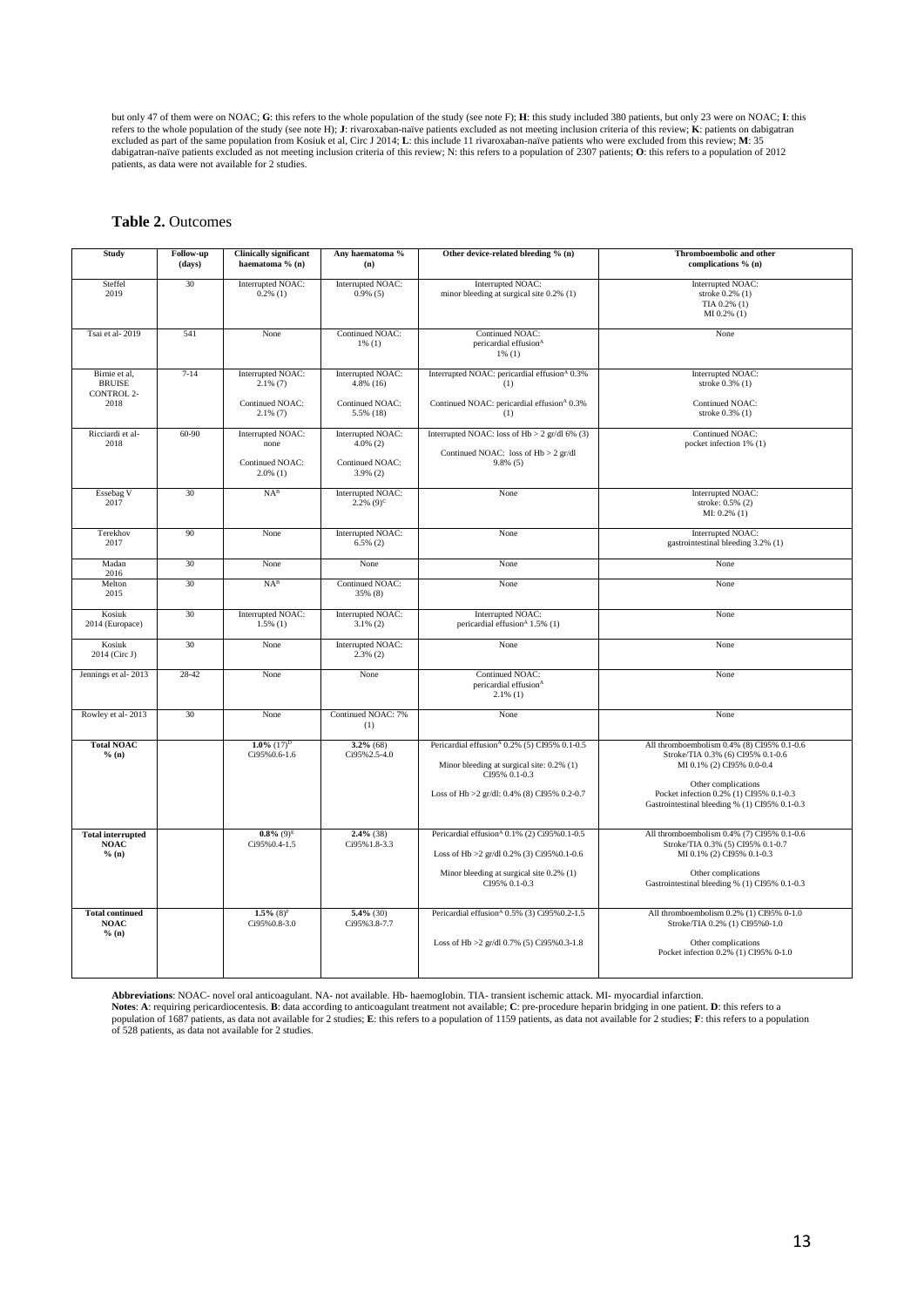# **Figure 1**. PRISMA

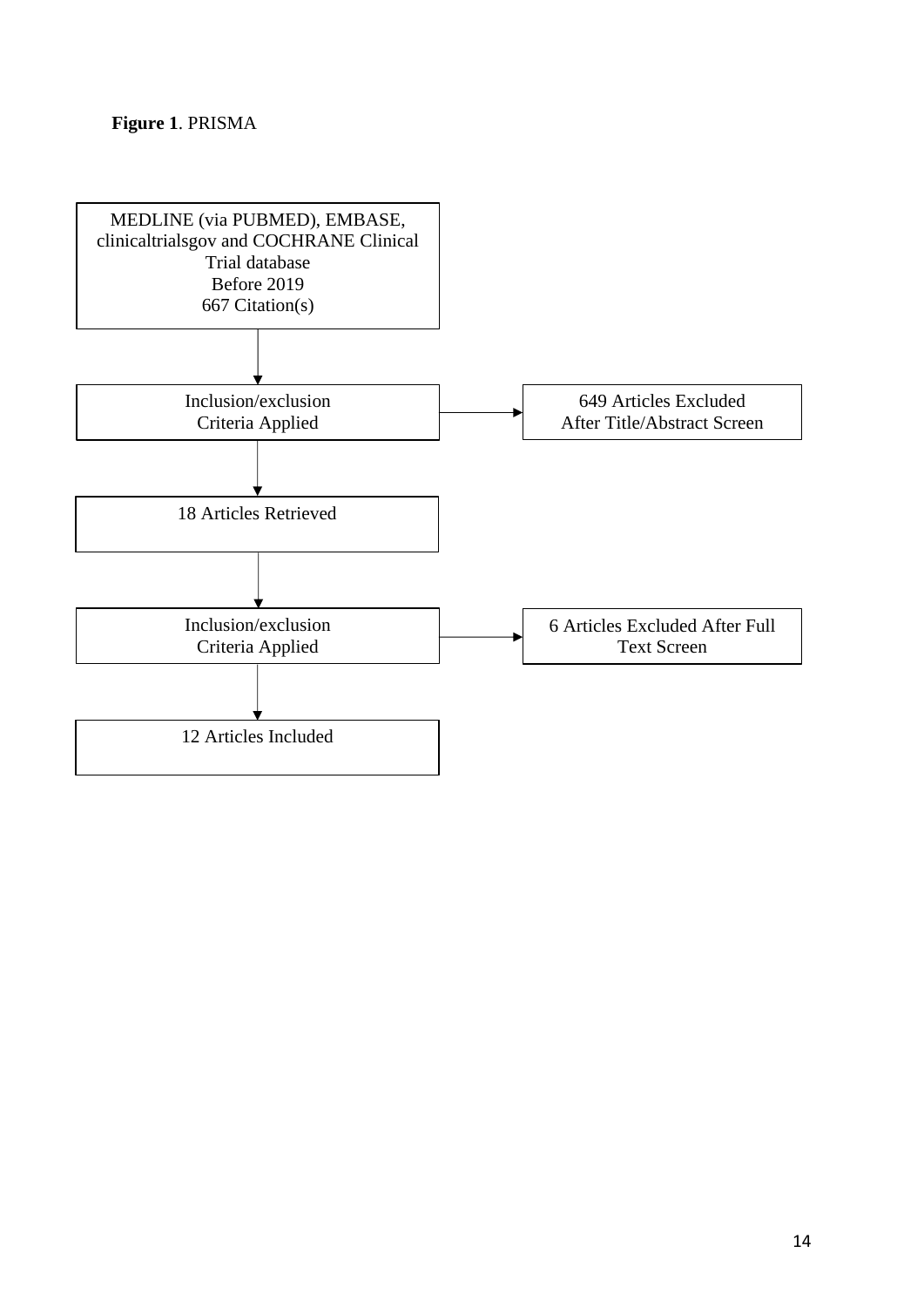# Figure 2-A. Clinically significant device-pocket haematoma

| <b>Continued</b>                                                                                |              |     | Interrupted |     |                     | <b>Risk Ratio</b>                                      | <b>Risk Ratio</b>   |
|-------------------------------------------------------------------------------------------------|--------------|-----|-------------|-----|---------------------|--------------------------------------------------------|---------------------|
| <b>Study or Subgroup</b>                                                                        | Events Total |     | Events      |     | <b>Total Weight</b> | M-H, Random, 95% CI                                    | M-H, Random, 95% CI |
| Rowley 2013                                                                                     | 0            |     | 0           | 14  |                     | Not estimable                                          |                     |
| Ricciardi 2018                                                                                  | 50<br>0      |     |             | 51  | 9.6%                | 3.06 [0.13, 73.35]                                     |                     |
| Birnie 2018                                                                                     |              | 319 |             | 328 | 90.4%               | 1.03 [0.36, 2.90]                                      |                     |
| <b>Total (95% CI)</b><br>380                                                                    |              |     |             | 393 | $100.0\%$           | 1.14 [0.43, 3.06]                                      |                     |
| Total events                                                                                    | 8            |     |             |     |                     |                                                        |                     |
| Heterogeneity: Tau <sup>2</sup> = 0.00; Chi <sup>2</sup> = 0.41, df = 1 (P = 0.52); $I^2 = 0\%$ |              |     |             |     |                     | 100<br>0.01<br>0.1<br>10                               |                     |
| Test for overall effect: $Z = 0.26$ (P = 0.79)                                                  |              |     |             |     |                     | <b>Favours Continued</b><br><b>Favours Interrupted</b> |                     |

# Figure 2-B. Thromboembolic events

| Continued                                      |              |     | Interrupted |       |           | <b>Risk Ratio</b>   | <b>Risk Ratio</b>                                                             |  |  |  |
|------------------------------------------------|--------------|-----|-------------|-------|-----------|---------------------|-------------------------------------------------------------------------------|--|--|--|
| <b>Study or Subgroup</b>                       | Events Total |     | Events      | Total | Weight    | M-H. Random, 95% CI | M-H, Random, 95% CI                                                           |  |  |  |
| Rowley 2013                                    | 0            |     | 0           | 14    |           | Not estimable       |                                                                               |  |  |  |
| Ricciardi 2018                                 |              | 50  | 0           | 51    |           | Not estimable       |                                                                               |  |  |  |
| Birnie 2018                                    |              | 319 |             | 328   | 100.0%    | 1.03 [0.06, 16.37]  |                                                                               |  |  |  |
| <b>Total (95% CI)</b>                          |              | 380 |             | 393   | $100.0\%$ | 1.03 [0.06, 16.37]  |                                                                               |  |  |  |
| Total events                                   |              |     |             |       |           |                     |                                                                               |  |  |  |
| Heterogeneity: Not applicable                  |              |     |             |       |           |                     |                                                                               |  |  |  |
| Test for overall effect: $Z = 0.02$ (P = 0.98) |              |     |             |       |           |                     | 0.001<br>1000<br>0.1<br>10<br><b>Favours Continued</b><br>Favours Interrupted |  |  |  |

# **Figure 2-C.** Any device-pocket haematoma

|                                                                                                                                                   | Continued              | Interrupted |        |                     | <b>Risk Ratio</b>                                                                  | <b>Risk Ratio</b> |
|---------------------------------------------------------------------------------------------------------------------------------------------------|------------------------|-------------|--------|---------------------|------------------------------------------------------------------------------------|-------------------|
| <b>Study or Subgroup</b>                                                                                                                          | Events<br>Events Total | Total       | Weight | M-H, Random, 95% CI | M-H, Random, 95% CI                                                                |                   |
| Rowley 2013                                                                                                                                       |                        | 0           | 14     | 3.8%                | 3.75 [0.17, 84.02]                                                                 |                   |
| Ricciardi 2018                                                                                                                                    | 2                      | 50<br>2     | 51     | $10.0\%$            | 1.02 [0.15, 6.96]                                                                  |                   |
| Birnie 2018                                                                                                                                       | 18                     | 16<br>319   | 328    | 86.1%               | 1.16 [0.60, 2.23]                                                                  |                   |
| <b>Total (95% CI)</b>                                                                                                                             |                        | 380         |        | 393 100.0%          | 1.19 [0.65, 2.20]                                                                  |                   |
| Total events                                                                                                                                      | 21                     | 18          |        |                     |                                                                                    |                   |
| Heterogeneity: Tau <sup>2</sup> = 0.00; Chi <sup>2</sup> = 0.56, df = 2 (P = 0.76); $I^2 = 0\%$<br>Test for overall effect: $Z = 0.57$ (P = 0.57) |                        |             |        |                     | 100<br>0.01<br>0.1<br>10<br><b>Favours Continued</b><br><b>Favours Interrupted</b> |                   |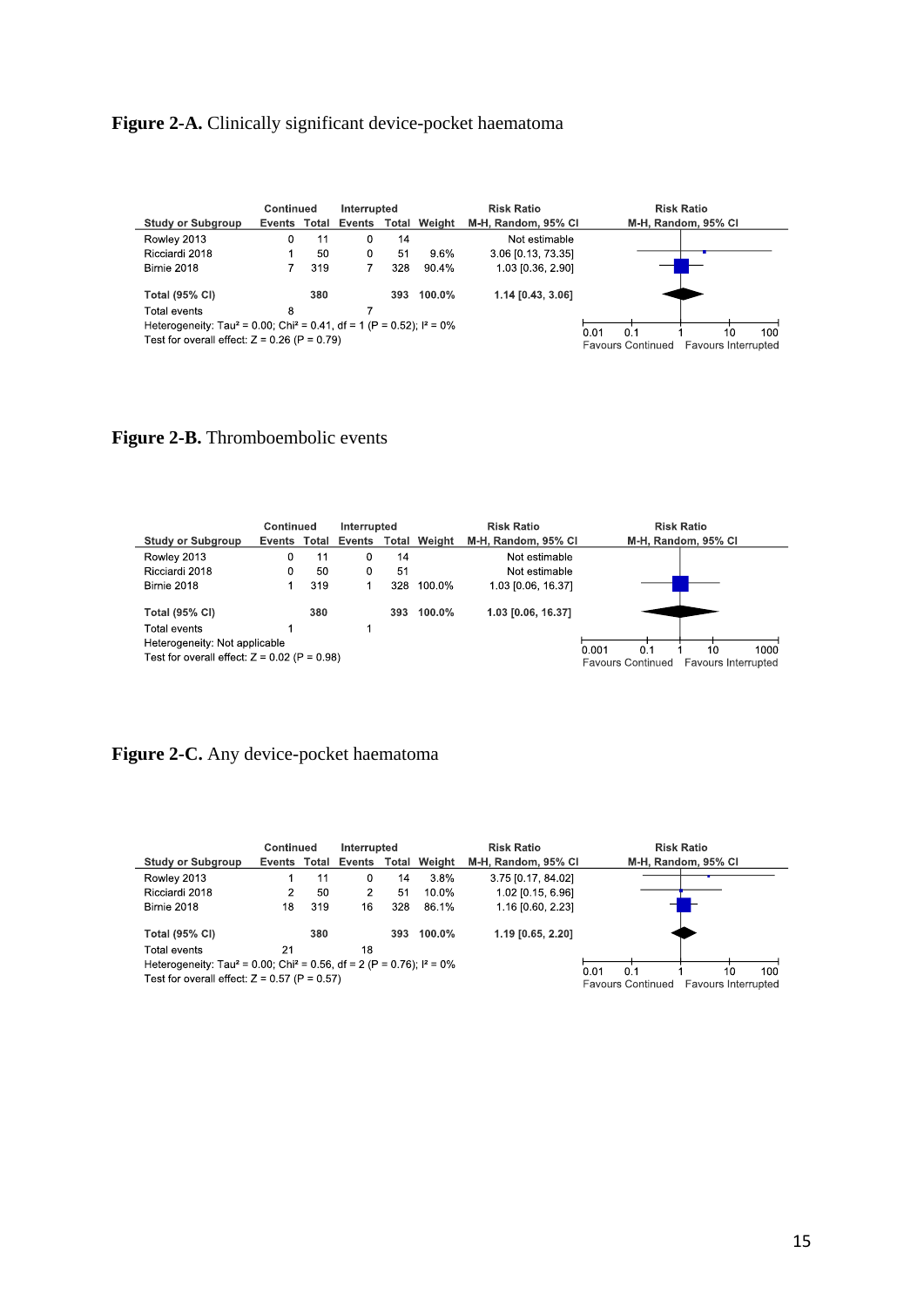# **References**

[1] Mond HG, Proclemer A. The  $11<sup>th</sup>$  world survey of cardiac pacing and implantable cardioverter-defibrillators: calendar year 2009—a World Society of Arrhythmia's project. *Pacing Clin Electrophysiol* 2011;34:1013-27.

[2] [Sticherling C,](https://www.ncbi.nlm.nih.gov/pubmed/?term=Sticherling%20C%5BAuthor%5D&cauthor=true&cauthor_uid=26105732) [Marin F,](https://www.ncbi.nlm.nih.gov/pubmed/?term=Marin%20F%5BAuthor%5D&cauthor=true&cauthor_uid=26105732) [Birnie D,](https://www.ncbi.nlm.nih.gov/pubmed/?term=Birnie%20D%5BAuthor%5D&cauthor=true&cauthor_uid=26105732) [Boriani G,](https://www.ncbi.nlm.nih.gov/pubmed/?term=Boriani%20G%5BAuthor%5D&cauthor=true&cauthor_uid=26105732) [Calkins H,](https://www.ncbi.nlm.nih.gov/pubmed/?term=Calkins%20H%5BAuthor%5D&cauthor=true&cauthor_uid=26105732) [Dan GA,](https://www.ncbi.nlm.nih.gov/pubmed/?term=Dan%20GA%5BAuthor%5D&cauthor=true&cauthor_uid=26105732) [Gulizia M,](https://www.ncbi.nlm.nih.gov/pubmed/?term=Gulizia%20M%5BAuthor%5D&cauthor=true&cauthor_uid=26105732) [Halvorsen](https://www.ncbi.nlm.nih.gov/pubmed/?term=Halvorsen%20S%5BAuthor%5D&cauthor=true&cauthor_uid=26105732)  [S,](https://www.ncbi.nlm.nih.gov/pubmed/?term=Halvorsen%20S%5BAuthor%5D&cauthor=true&cauthor_uid=26105732) [Hindricks G,](https://www.ncbi.nlm.nih.gov/pubmed/?term=Hindricks%20G%5BAuthor%5D&cauthor=true&cauthor_uid=26105732) [Kuck KH,](https://www.ncbi.nlm.nih.gov/pubmed/?term=Kuck%20KH%5BAuthor%5D&cauthor=true&cauthor_uid=26105732) [Moya A,](https://www.ncbi.nlm.nih.gov/pubmed/?term=Moya%20A%5BAuthor%5D&cauthor=true&cauthor_uid=26105732) [Potpara T,](https://www.ncbi.nlm.nih.gov/pubmed/?term=Potpara%20T%5BAuthor%5D&cauthor=true&cauthor_uid=26105732) [Roldan V,](https://www.ncbi.nlm.nih.gov/pubmed/?term=Roldan%20V%5BAuthor%5D&cauthor=true&cauthor_uid=26105732) [Tilz R,](https://www.ncbi.nlm.nih.gov/pubmed/?term=Tilz%20R%5BAuthor%5D&cauthor=true&cauthor_uid=26105732) [Lip GY.](https://www.ncbi.nlm.nih.gov/pubmed/?term=Lip%20GY%5BAuthor%5D&cauthor=true&cauthor_uid=26105732) Antithrombotic management in patients undergoing electrophysiological procedures: a European Heart Rhythm Association (EHRA) position document endorsed by the ESC Working Group Thrombosis, Heart Rhythm Society (HRS), and Asia Pacific Heart Rhythm Society (APHRS). *[Europace](https://www.ncbi.nlm.nih.gov/pubmed/26105732)*. 2015;17(8):1197-214.

[3] [Birnie DH,](https://www.ncbi.nlm.nih.gov/pubmed/?term=Birnie%20DH%5BAuthor%5D&cauthor=true&cauthor_uid=23659733) [Healey JS,](https://www.ncbi.nlm.nih.gov/pubmed/?term=Healey%20JS%5BAuthor%5D&cauthor=true&cauthor_uid=23659733) [Wells GA,](https://www.ncbi.nlm.nih.gov/pubmed/?term=Wells%20GA%5BAuthor%5D&cauthor=true&cauthor_uid=23659733) [Verma A,](https://www.ncbi.nlm.nih.gov/pubmed/?term=Verma%20A%5BAuthor%5D&cauthor=true&cauthor_uid=23659733) [Tang AS,](https://www.ncbi.nlm.nih.gov/pubmed/?term=Tang%20AS%5BAuthor%5D&cauthor=true&cauthor_uid=23659733) [Krahn AD,](https://www.ncbi.nlm.nih.gov/pubmed/?term=Krahn%20AD%5BAuthor%5D&cauthor=true&cauthor_uid=23659733) [Simpson CS,](https://www.ncbi.nlm.nih.gov/pubmed/?term=Simpson%20CS%5BAuthor%5D&cauthor=true&cauthor_uid=23659733) [Ayala-](https://www.ncbi.nlm.nih.gov/pubmed/?term=Ayala-Paredes%20F%5BAuthor%5D&cauthor=true&cauthor_uid=23659733)[Paredes F,](https://www.ncbi.nlm.nih.gov/pubmed/?term=Ayala-Paredes%20F%5BAuthor%5D&cauthor=true&cauthor_uid=23659733) [Coutu B,](https://www.ncbi.nlm.nih.gov/pubmed/?term=Coutu%20B%5BAuthor%5D&cauthor=true&cauthor_uid=23659733) [Leiria TL,](https://www.ncbi.nlm.nih.gov/pubmed/?term=Leiria%20TL%5BAuthor%5D&cauthor=true&cauthor_uid=23659733) [Essebag V;](https://www.ncbi.nlm.nih.gov/pubmed/?term=Essebag%20V%5BAuthor%5D&cauthor=true&cauthor_uid=23659733) [BRUISE CONTROL Investigators.](https://www.ncbi.nlm.nih.gov/pubmed/?term=BRUISE%20CONTROL%20Investigators%5BCorporate%20Author%5D) Pacemaker or defibrillator surgery without interruption of anticoagulation. *[N Engl J Med](https://www.ncbi.nlm.nih.gov/pubmed/23659733)*. 2013; 30;368(22):2084-93.

[4] [Ruff CT,](https://www.ncbi.nlm.nih.gov/pubmed/?term=Ruff%20CT%5BAuthor%5D&cauthor=true&cauthor_uid=24315724) [Giugliano RP,](https://www.ncbi.nlm.nih.gov/pubmed/?term=Giugliano%20RP%5BAuthor%5D&cauthor=true&cauthor_uid=24315724) [Braunwald E,](https://www.ncbi.nlm.nih.gov/pubmed/?term=Braunwald%20E%5BAuthor%5D&cauthor=true&cauthor_uid=24315724) [Hoffman EB,](https://www.ncbi.nlm.nih.gov/pubmed/?term=Hoffman%20EB%5BAuthor%5D&cauthor=true&cauthor_uid=24315724) [Deenadayalu N,](https://www.ncbi.nlm.nih.gov/pubmed/?term=Deenadayalu%20N%5BAuthor%5D&cauthor=true&cauthor_uid=24315724) [Ezekowitz](https://www.ncbi.nlm.nih.gov/pubmed/?term=Ezekowitz%20MD%5BAuthor%5D&cauthor=true&cauthor_uid=24315724)  [MD,](https://www.ncbi.nlm.nih.gov/pubmed/?term=Ezekowitz%20MD%5BAuthor%5D&cauthor=true&cauthor_uid=24315724) [Camm AJ,](https://www.ncbi.nlm.nih.gov/pubmed/?term=Camm%20AJ%5BAuthor%5D&cauthor=true&cauthor_uid=24315724) [Weitz JI,](https://www.ncbi.nlm.nih.gov/pubmed/?term=Weitz%20JI%5BAuthor%5D&cauthor=true&cauthor_uid=24315724) [Lewis BS,](https://www.ncbi.nlm.nih.gov/pubmed/?term=Lewis%20BS%5BAuthor%5D&cauthor=true&cauthor_uid=24315724) [Parkhomenko A,](https://www.ncbi.nlm.nih.gov/pubmed/?term=Parkhomenko%20A%5BAuthor%5D&cauthor=true&cauthor_uid=24315724) [Yamashita T,](https://www.ncbi.nlm.nih.gov/pubmed/?term=Yamashita%20T%5BAuthor%5D&cauthor=true&cauthor_uid=24315724) [Antman EM.](https://www.ncbi.nlm.nih.gov/pubmed/?term=Antman%20EM%5BAuthor%5D&cauthor=true&cauthor_uid=24315724) Comparison of the efficacy and safety of new oral anticoagulants with warfarin in patients with atrial fibrillation: a meta-analysis of randomised trials. *[Lancet](https://www.ncbi.nlm.nih.gov/pubmed/24315724)*. 2014;15;383(9921):955-62.

[5] [Birnie DH,](https://www.ncbi.nlm.nih.gov/pubmed/?term=Birnie%20DH%5BAuthor%5D&cauthor=true&cauthor_uid=30462279) [Healey JS,](https://www.ncbi.nlm.nih.gov/pubmed/?term=Healey%20JS%5BAuthor%5D&cauthor=true&cauthor_uid=30462279) [Wells GA,](https://www.ncbi.nlm.nih.gov/pubmed/?term=Wells%20GA%5BAuthor%5D&cauthor=true&cauthor_uid=30462279) [Ayala-Paredes F,](https://www.ncbi.nlm.nih.gov/pubmed/?term=Ayala-Paredes%20F%5BAuthor%5D&cauthor=true&cauthor_uid=30462279) [Coutu B,](https://www.ncbi.nlm.nih.gov/pubmed/?term=Coutu%20B%5BAuthor%5D&cauthor=true&cauthor_uid=30462279) [Sumner GL,](https://www.ncbi.nlm.nih.gov/pubmed/?term=Sumner%20GL%5BAuthor%5D&cauthor=true&cauthor_uid=30462279) et al. Continued vs. interrupted direct oral anticoagulants at the time of device surgery, in patients with moderate to high risk of arterial thrombo-embolic events (BRUISE CONTROL-2). *[Eur Heart J](https://www.ncbi.nlm.nih.gov/pubmed/?term=Continued+vs.+interrupted+direct+oral+anticoagulants+at+the+time+of+device+surgery%2C+in+patients+with+moderate+to+high+risk+of+arterial+thrombo-embolic+events+(BRUISE+CONTROL-2).)*. 2018 Nov 21;39(44):3973-3979.

[6] [Ricciardi D,](https://www.ncbi.nlm.nih.gov/pubmed/?term=Ricciardi%20D%5BAuthor%5D&cauthor=true&cauthor_uid=30132926) [Creta A,](https://www.ncbi.nlm.nih.gov/pubmed/?term=Creta%20A%5BAuthor%5D&cauthor=true&cauthor_uid=30132926) [Colaiori I,](https://www.ncbi.nlm.nih.gov/pubmed/?term=Colaiori%20I%5BAuthor%5D&cauthor=true&cauthor_uid=30132926) [Scordino D,](https://www.ncbi.nlm.nih.gov/pubmed/?term=Scordino%20D%5BAuthor%5D&cauthor=true&cauthor_uid=30132926) [Ragni L,](https://www.ncbi.nlm.nih.gov/pubmed/?term=Ragni%20L%5BAuthor%5D&cauthor=true&cauthor_uid=30132926) [Picarelli F,](https://www.ncbi.nlm.nih.gov/pubmed/?term=Picarelli%20F%5BAuthor%5D&cauthor=true&cauthor_uid=30132926) et al. Interrupted versus uninterrupted novel oral anticoagulant peri-implantation of cardiac device: A single-center randomized prospective pilot trial. *[Pacing Clin Electrophysiol.](https://www.ncbi.nlm.nih.gov/pubmed/30132926)*2018 Nov;41(11):1476-1480.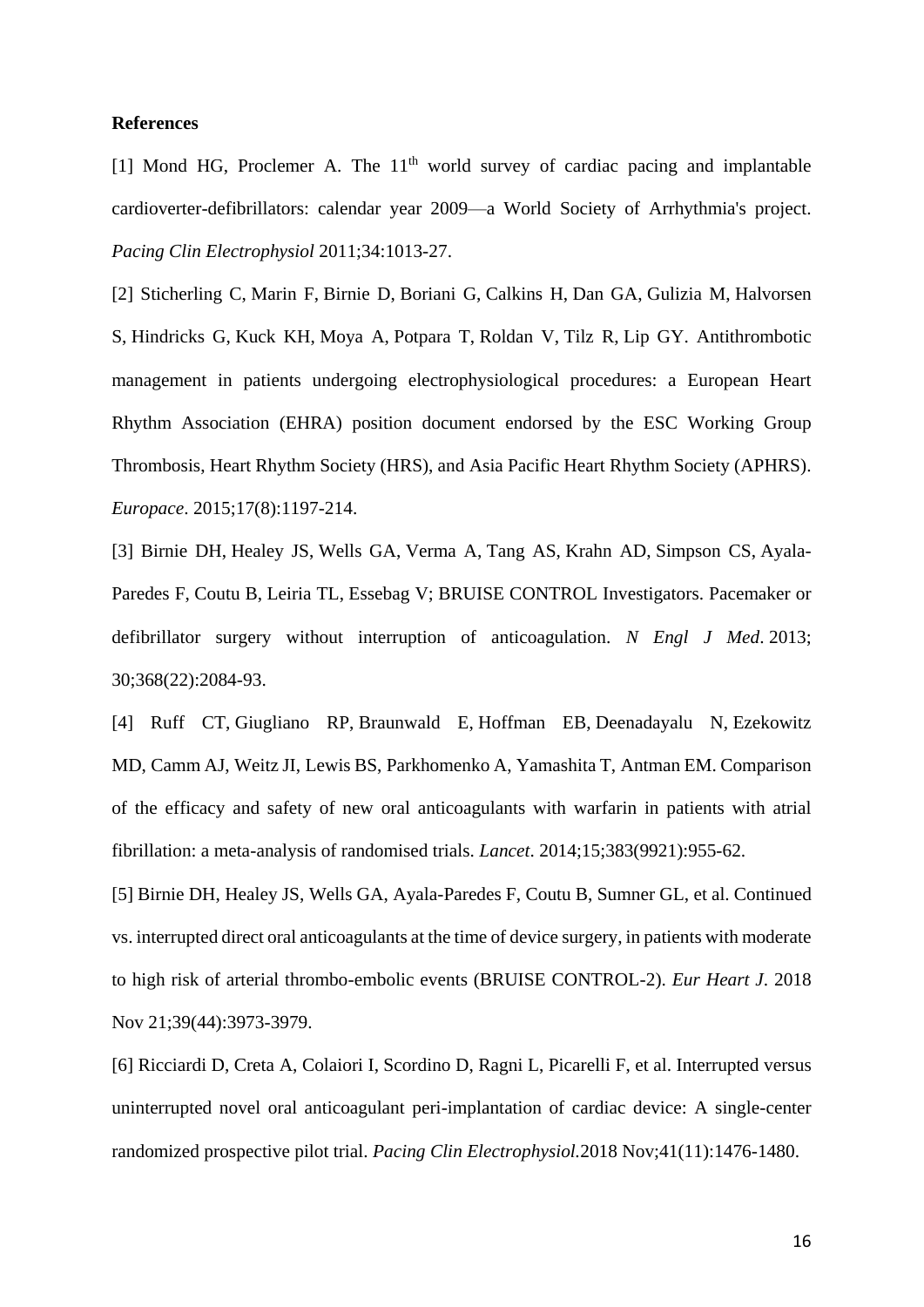[7] ….

[8] Menzies D. Systematic reviews and meta-analyses. The international journal of tuberculosis and lung disease: the official journal of the International Union against Tuberculosis and Lung Disease 2011;15:582-593.

[9] National Heart LaBI. Quality Assessment Tool for Case Series Studies. [https://www.nhlbi.nih.gov/health-pro/guidelines/in-develop/cardiovascular-risk](https://www.nhlbi.nih.gov/health-pro/guidelines/in-develop/cardiovascular-risk-reduction/tools/case_series)[reduction/tools/case\\_series](https://www.nhlbi.nih.gov/health-pro/guidelines/in-develop/cardiovascular-risk-reduction/tools/case_series)

[10] Schünemann H, Brożek J, Guyatt G, Oxman A, editors. GRADE handbook for grading quality of evidence and strength of recommendations. Updated October 2013. The GRADE Working Group, 2013. Available from [guidelinedevelopment.org/handbook.](https://gradepro.org/cite/guidelinedevelopment.org/handbook)

[11] Hutton B, Salanti G, Caldwell DM, Chaimani A, Schmid CH, Cameron C, et al. The PRISMA extension statement for reporting of systematic reviews incorporating network metaanalyses of health care interventions: checklist and explanations. *Annals of internal medicine.* 2015;162:777-784.

[12] [Terekhov D,](https://www.ncbi.nlm.nih.gov/pubmed/?term=Terekhov%20D%5BAuthor%5D&cauthor=true&cauthor_uid=29250265) [Agapov V,](https://www.ncbi.nlm.nih.gov/pubmed/?term=Agapov%20V%5BAuthor%5D&cauthor=true&cauthor_uid=29250265) [Kulikov K,](https://www.ncbi.nlm.nih.gov/pubmed/?term=Kulikov%20K%5BAuthor%5D&cauthor=true&cauthor_uid=29250265) [Zadorozhnaya S,](https://www.ncbi.nlm.nih.gov/pubmed/?term=Zadorozhnaya%20S%5BAuthor%5D&cauthor=true&cauthor_uid=29250265) [Samitin V,](https://www.ncbi.nlm.nih.gov/pubmed/?term=Samitin%20V%5BAuthor%5D&cauthor=true&cauthor_uid=29250265) [Maslyakov V.](https://www.ncbi.nlm.nih.gov/pubmed/?term=Maslyakov%20V%5BAuthor%5D&cauthor=true&cauthor_uid=29250265) Pacemaker Implantation in Elderly Patients: Safety of Various Regimens of Anticoagulant Therapy. *[J Atr Fibrillation](https://www.ncbi.nlm.nih.gov/pubmed/29250265)*. 2017;28;9(5):1467.

[13] [Kosiuk J,](https://www.ncbi.nlm.nih.gov/pubmed/?term=Kosiuk%20J%5BAuthor%5D&cauthor=true&cauthor_uid=24489073) [Koutalas E,](https://www.ncbi.nlm.nih.gov/pubmed/?term=Koutalas%20E%5BAuthor%5D&cauthor=true&cauthor_uid=24489073) [Doering M,](https://www.ncbi.nlm.nih.gov/pubmed/?term=Doering%20M%5BAuthor%5D&cauthor=true&cauthor_uid=24489073) [Sommer P,](https://www.ncbi.nlm.nih.gov/pubmed/?term=Sommer%20P%5BAuthor%5D&cauthor=true&cauthor_uid=24489073) [Rolf S,](https://www.ncbi.nlm.nih.gov/pubmed/?term=Rolf%20S%5BAuthor%5D&cauthor=true&cauthor_uid=24489073) [Breithardt OA,](https://www.ncbi.nlm.nih.gov/pubmed/?term=Breithardt%20OA%5BAuthor%5D&cauthor=true&cauthor_uid=24489073) [Nedios S,](https://www.ncbi.nlm.nih.gov/pubmed/?term=Nedios%20S%5BAuthor%5D&cauthor=true&cauthor_uid=24489073) [Dinov](https://www.ncbi.nlm.nih.gov/pubmed/?term=Dinov%20B%5BAuthor%5D&cauthor=true&cauthor_uid=24489073)  [B,](https://www.ncbi.nlm.nih.gov/pubmed/?term=Dinov%20B%5BAuthor%5D&cauthor=true&cauthor_uid=24489073) [Hindricks G,](https://www.ncbi.nlm.nih.gov/pubmed/?term=Hindricks%20G%5BAuthor%5D&cauthor=true&cauthor_uid=24489073) [Richter S,](https://www.ncbi.nlm.nih.gov/pubmed/?term=Richter%20S%5BAuthor%5D&cauthor=true&cauthor_uid=24489073) [Bollmann A.](https://www.ncbi.nlm.nih.gov/pubmed/?term=Bollmann%20A%5BAuthor%5D&cauthor=true&cauthor_uid=24489073) Treatment with novel oral anticoagulants in a realworld cohort of patients undergoing cardiac rhythm device implantations. *[Europace](https://www.ncbi.nlm.nih.gov/pubmed/24489073)*. 2014;16(7):1028-32.

[14] [Kosiuk J,](https://www.ncbi.nlm.nih.gov/pubmed/?term=Kosiuk%20J%5BAuthor%5D&cauthor=true&cauthor_uid=25253506) [Koutalas E,](https://www.ncbi.nlm.nih.gov/pubmed/?term=Koutalas%20E%5BAuthor%5D&cauthor=true&cauthor_uid=25253506) [Doering M,](https://www.ncbi.nlm.nih.gov/pubmed/?term=Doering%20M%5BAuthor%5D&cauthor=true&cauthor_uid=25253506) [Nedios S,](https://www.ncbi.nlm.nih.gov/pubmed/?term=Nedios%20S%5BAuthor%5D&cauthor=true&cauthor_uid=25253506) [Sommer P,](https://www.ncbi.nlm.nih.gov/pubmed/?term=Sommer%20P%5BAuthor%5D&cauthor=true&cauthor_uid=25253506) [Rolf S,](https://www.ncbi.nlm.nih.gov/pubmed/?term=Rolf%20S%5BAuthor%5D&cauthor=true&cauthor_uid=25253506) [Darma A,](https://www.ncbi.nlm.nih.gov/pubmed/?term=Darma%20A%5BAuthor%5D&cauthor=true&cauthor_uid=25253506) [Breithardt](https://www.ncbi.nlm.nih.gov/pubmed/?term=Breithardt%20OA%5BAuthor%5D&cauthor=true&cauthor_uid=25253506)  [OA,](https://www.ncbi.nlm.nih.gov/pubmed/?term=Breithardt%20OA%5BAuthor%5D&cauthor=true&cauthor_uid=25253506) [Dinov B,](https://www.ncbi.nlm.nih.gov/pubmed/?term=Dinov%20B%5BAuthor%5D&cauthor=true&cauthor_uid=25253506) [Hindricks G,](https://www.ncbi.nlm.nih.gov/pubmed/?term=Hindricks%20G%5BAuthor%5D&cauthor=true&cauthor_uid=25253506) [Richter S,](https://www.ncbi.nlm.nih.gov/pubmed/?term=Richter%20S%5BAuthor%5D&cauthor=true&cauthor_uid=25253506) [Bollmann A.](https://www.ncbi.nlm.nih.gov/pubmed/?term=Bollmann%20A%5BAuthor%5D&cauthor=true&cauthor_uid=25253506) Comparison of dabigatran and uninterrupted warfarin in patients with atrial fibrillation undergoing cardiac rhythm device implantations. Case-control study. [Circ J.](https://www.ncbi.nlm.nih.gov/pubmed/25253506) 2014;78(10):2402-7.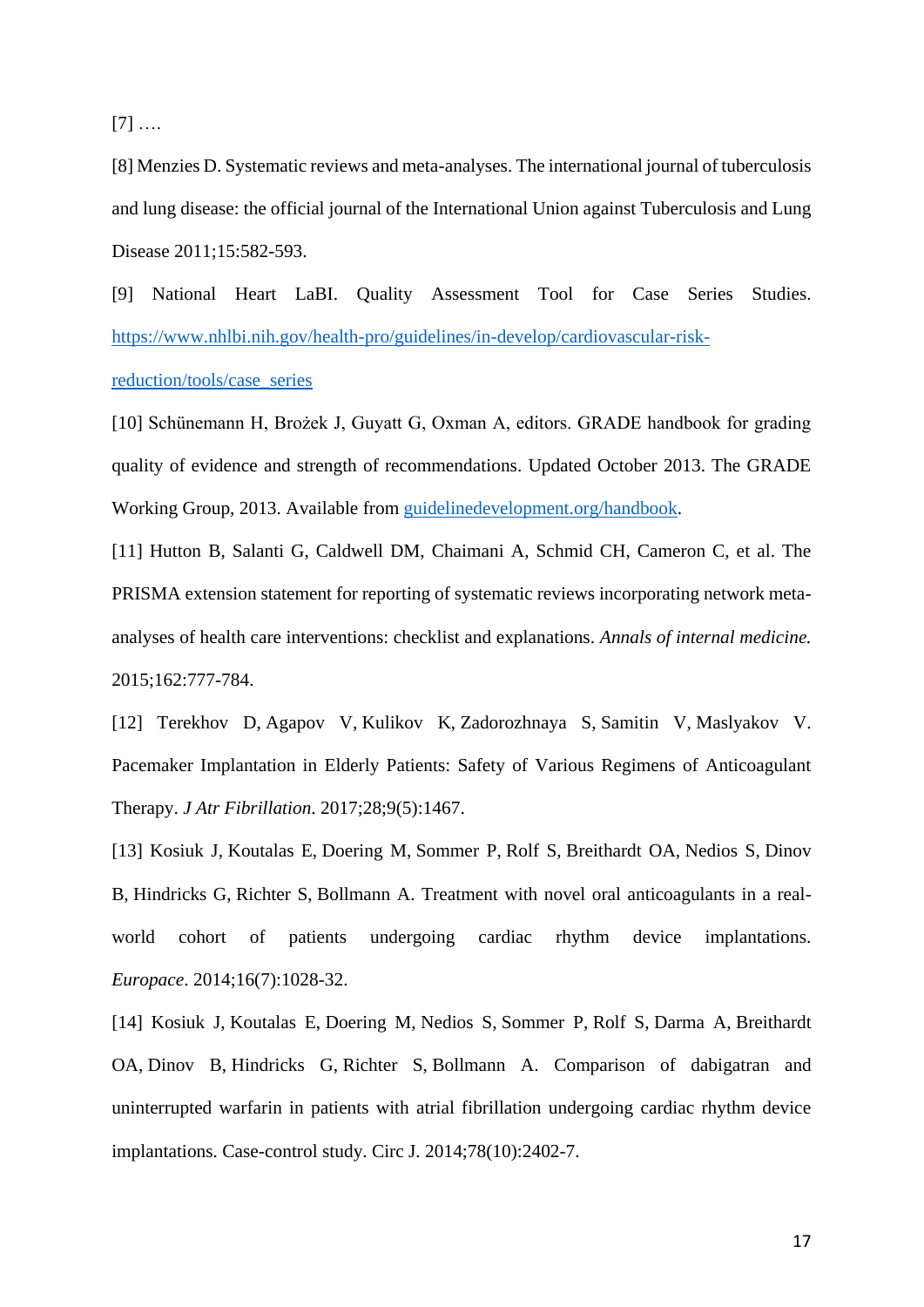[15] [Rowley CP,](https://www.ncbi.nlm.nih.gov/pubmed/?term=Rowley%20CP%5BAuthor%5D&cauthor=true&cauthor_uid=23360767) [Bernard ML,](https://www.ncbi.nlm.nih.gov/pubmed/?term=Bernard%20ML%5BAuthor%5D&cauthor=true&cauthor_uid=23360767) [Brabham WW,](https://www.ncbi.nlm.nih.gov/pubmed/?term=Brabham%20WW%5BAuthor%5D&cauthor=true&cauthor_uid=23360767) [Netzler PC,](https://www.ncbi.nlm.nih.gov/pubmed/?term=Netzler%20PC%5BAuthor%5D&cauthor=true&cauthor_uid=23360767) [Sidney DS,](https://www.ncbi.nlm.nih.gov/pubmed/?term=Sidney%20DS%5BAuthor%5D&cauthor=true&cauthor_uid=23360767) [Cuoco F,](https://www.ncbi.nlm.nih.gov/pubmed/?term=Cuoco%20F%5BAuthor%5D&cauthor=true&cauthor_uid=23360767) [Sturdivant](https://www.ncbi.nlm.nih.gov/pubmed/?term=Sturdivant%20JL%5BAuthor%5D&cauthor=true&cauthor_uid=23360767)  [JL,](https://www.ncbi.nlm.nih.gov/pubmed/?term=Sturdivant%20JL%5BAuthor%5D&cauthor=true&cauthor_uid=23360767) [Leman RB,](https://www.ncbi.nlm.nih.gov/pubmed/?term=Leman%20RB%5BAuthor%5D&cauthor=true&cauthor_uid=23360767) [Wharton JM,](https://www.ncbi.nlm.nih.gov/pubmed/?term=Wharton%20JM%5BAuthor%5D&cauthor=true&cauthor_uid=23360767) [Gold MR.](https://www.ncbi.nlm.nih.gov/pubmed/?term=Gold%20MR%5BAuthor%5D&cauthor=true&cauthor_uid=23360767) Safety of continuous anticoagulation with dabigatran during implantation of cardiac rhythm devices. *[Am J Cardiol](https://www.ncbi.nlm.nih.gov/pubmed/23360767)*. 2013;15;111(8):1165-8.

[16] [Steffel J,](https://www.ncbi.nlm.nih.gov/pubmed/?term=Steffel%20J%5BAuthor%5D&cauthor=true&cauthor_uid=30462220) [Ruff CT,](https://www.ncbi.nlm.nih.gov/pubmed/?term=Ruff%20CT%5BAuthor%5D&cauthor=true&cauthor_uid=30462220) [Braunwald E,](https://www.ncbi.nlm.nih.gov/pubmed/?term=Braunwald%20E%5BAuthor%5D&cauthor=true&cauthor_uid=30462220) [Hamershock RA,](https://www.ncbi.nlm.nih.gov/pubmed/?term=Hamershock%20RA%5BAuthor%5D&cauthor=true&cauthor_uid=30462220) [Murphy SA,](https://www.ncbi.nlm.nih.gov/pubmed/?term=Murphy%20SA%5BAuthor%5D&cauthor=true&cauthor_uid=30462220) [Nieminen M,](https://www.ncbi.nlm.nih.gov/pubmed/?term=Nieminen%20M%5BAuthor%5D&cauthor=true&cauthor_uid=30462220) [Lanz](https://www.ncbi.nlm.nih.gov/pubmed/?term=Lanz%20HJ%5BAuthor%5D&cauthor=true&cauthor_uid=30462220)  [HJ,](https://www.ncbi.nlm.nih.gov/pubmed/?term=Lanz%20HJ%5BAuthor%5D&cauthor=true&cauthor_uid=30462220) [Mercuri MF,](https://www.ncbi.nlm.nih.gov/pubmed/?term=Mercuri%20MF%5BAuthor%5D&cauthor=true&cauthor_uid=30462220) [Peterson N,](https://www.ncbi.nlm.nih.gov/pubmed/?term=Peterson%20N%5BAuthor%5D&cauthor=true&cauthor_uid=30462220) [Antman EM,](https://www.ncbi.nlm.nih.gov/pubmed/?term=Antman%20EM%5BAuthor%5D&cauthor=true&cauthor_uid=30462220) [Giugliano RP.](https://www.ncbi.nlm.nih.gov/pubmed/?term=Giugliano%20RP%5BAuthor%5D&cauthor=true&cauthor_uid=30462220) Edoxaban and implantable cardiac device interventions: insights from the ENGAGE AF-TIMI 48 trial. *[Europace](https://www.ncbi.nlm.nih.gov/pubmed/30462220)*. 2019;21(2):306-312.

[17] [Essebag V,](https://www.ncbi.nlm.nih.gov/pubmed/?term=Essebag%20V%5BAuthor%5D&cauthor=true&cauthor_uid=28339794) [Proietti R,](https://www.ncbi.nlm.nih.gov/pubmed/?term=Proietti%20R%5BAuthor%5D&cauthor=true&cauthor_uid=28339794) [Birnie DH,](https://www.ncbi.nlm.nih.gov/pubmed/?term=Birnie%20DH%5BAuthor%5D&cauthor=true&cauthor_uid=28339794) [Wang J,](https://www.ncbi.nlm.nih.gov/pubmed/?term=Wang%20J%5BAuthor%5D&cauthor=true&cauthor_uid=28339794) [Douketis J,](https://www.ncbi.nlm.nih.gov/pubmed/?term=Douketis%20J%5BAuthor%5D&cauthor=true&cauthor_uid=28339794) [Coutu B,](https://www.ncbi.nlm.nih.gov/pubmed/?term=Coutu%20B%5BAuthor%5D&cauthor=true&cauthor_uid=28339794) [Parkash R,](https://www.ncbi.nlm.nih.gov/pubmed/?term=Parkash%20R%5BAuthor%5D&cauthor=true&cauthor_uid=28339794) [Lip](https://www.ncbi.nlm.nih.gov/pubmed/?term=Lip%20GYH%5BAuthor%5D&cauthor=true&cauthor_uid=28339794)  [GYH,](https://www.ncbi.nlm.nih.gov/pubmed/?term=Lip%20GYH%5BAuthor%5D&cauthor=true&cauthor_uid=28339794) [Hohnloser SH,](https://www.ncbi.nlm.nih.gov/pubmed/?term=Hohnloser%20SH%5BAuthor%5D&cauthor=true&cauthor_uid=28339794) [Moriarty A,](https://www.ncbi.nlm.nih.gov/pubmed/?term=Moriarty%20A%5BAuthor%5D&cauthor=true&cauthor_uid=28339794) [Oldgren J,](https://www.ncbi.nlm.nih.gov/pubmed/?term=Oldgren%20J%5BAuthor%5D&cauthor=true&cauthor_uid=28339794) [Connolly SJ,](https://www.ncbi.nlm.nih.gov/pubmed/?term=Connolly%20SJ%5BAuthor%5D&cauthor=true&cauthor_uid=28339794) [Ezekowitz M,](https://www.ncbi.nlm.nih.gov/pubmed/?term=Ezekowitz%20M%5BAuthor%5D&cauthor=true&cauthor_uid=28339794) [Healey JS.](https://www.ncbi.nlm.nih.gov/pubmed/?term=Healey%20JS%5BAuthor%5D&cauthor=true&cauthor_uid=28339794) Shortterm dabigatran interruption before cardiac rhythm device implantation: multi-centre experience from the RE-LY trial*. [Europace.](https://www.ncbi.nlm.nih.gov/pubmed/28339794)* 2017;19(10):1630-1636.

[18] [Tsai CT,](https://www.ncbi.nlm.nih.gov/pubmed/?term=Tsai%20CT%5BAuthor%5D&cauthor=true&cauthor_uid=30946706) [Liao JN,](https://www.ncbi.nlm.nih.gov/pubmed/?term=Liao%20JN%5BAuthor%5D&cauthor=true&cauthor_uid=30946706) [Chao TF,](https://www.ncbi.nlm.nih.gov/pubmed/?term=Chao%20TF%5BAuthor%5D&cauthor=true&cauthor_uid=30946706) [Lin YJ,](https://www.ncbi.nlm.nih.gov/pubmed/?term=Lin%20YJ%5BAuthor%5D&cauthor=true&cauthor_uid=30946706) [Chang SL,](https://www.ncbi.nlm.nih.gov/pubmed/?term=Chang%20SL%5BAuthor%5D&cauthor=true&cauthor_uid=30946706) [Lo LW,](https://www.ncbi.nlm.nih.gov/pubmed/?term=Lo%20LW%5BAuthor%5D&cauthor=true&cauthor_uid=30946706) [Hu YF,](https://www.ncbi.nlm.nih.gov/pubmed/?term=Hu%20YF%5BAuthor%5D&cauthor=true&cauthor_uid=30946706) [Chung FP,](https://www.ncbi.nlm.nih.gov/pubmed/?term=Chung%20FP%5BAuthor%5D&cauthor=true&cauthor_uid=30946706) [Tuan](https://www.ncbi.nlm.nih.gov/pubmed/?term=Tuan%20TC%5BAuthor%5D&cauthor=true&cauthor_uid=30946706)  [TC1](https://www.ncbi.nlm.nih.gov/pubmed/?term=Tuan%20TC%5BAuthor%5D&cauthor=true&cauthor_uid=30946706), [Chen SA.](https://www.ncbi.nlm.nih.gov/pubmed/?term=Chen%20SA%5BAuthor%5D&cauthor=true&cauthor_uid=30946706) Uninterrupted non-vitamin K antagonist oral anticoagulants during implantation of cardiac implantable electronic devices in patients with atrial fibrillation. *[J Chin](https://www.ncbi.nlm.nih.gov/pubmed/30946706)  [Med Assoc](https://www.ncbi.nlm.nih.gov/pubmed/30946706)*. 2019 Apr;82(4):256-259.

[19] [Madan S,](https://www.ncbi.nlm.nih.gov/pubmed/?term=Madan%20S%5BAuthor%5D&cauthor=true&cauthor_uid=26885486) [Muthusamy P,](https://www.ncbi.nlm.nih.gov/pubmed/?term=Muthusamy%20P%5BAuthor%5D&cauthor=true&cauthor_uid=26885486) [Mowers KL,](https://www.ncbi.nlm.nih.gov/pubmed/?term=Mowers%20KL%5BAuthor%5D&cauthor=true&cauthor_uid=26885486) [Elmouchi DA,](https://www.ncbi.nlm.nih.gov/pubmed/?term=Elmouchi%20DA%5BAuthor%5D&cauthor=true&cauthor_uid=26885486) [Finta B,](https://www.ncbi.nlm.nih.gov/pubmed/?term=Finta%20B%5BAuthor%5D&cauthor=true&cauthor_uid=26885486) [Gauri AJ,](https://www.ncbi.nlm.nih.gov/pubmed/?term=Gauri%20AJ%5BAuthor%5D&cauthor=true&cauthor_uid=26885486) [Woelfel](https://www.ncbi.nlm.nih.gov/pubmed/?term=Woelfel%20AK%5BAuthor%5D&cauthor=true&cauthor_uid=26885486)  [AK,](https://www.ncbi.nlm.nih.gov/pubmed/?term=Woelfel%20AK%5BAuthor%5D&cauthor=true&cauthor_uid=26885486) [Fritz TD,](https://www.ncbi.nlm.nih.gov/pubmed/?term=Fritz%20TD%5BAuthor%5D&cauthor=true&cauthor_uid=26885486) [Davis AT,](https://www.ncbi.nlm.nih.gov/pubmed/?term=Davis%20AT%5BAuthor%5D&cauthor=true&cauthor_uid=26885486) [Chalfoun NT.](https://www.ncbi.nlm.nih.gov/pubmed/?term=Chalfoun%20NT%5BAuthor%5D&cauthor=true&cauthor_uid=26885486) Safety of anticoagulation with uninterrupted warfarin vs. interrupted dabigatran in patients requiring an implantable cardiac device. *[Cardiovasc](https://www.ncbi.nlm.nih.gov/pubmed/26885486)  [Diagn Ther](https://www.ncbi.nlm.nih.gov/pubmed/26885486)*. 2016;6(1):3-9.

[20] [Melton BL,](https://www.ncbi.nlm.nih.gov/pubmed/?term=Melton%20BL%5BAuthor%5D&cauthor=true&cauthor_uid=26912915) [Howard PA,](https://www.ncbi.nlm.nih.gov/pubmed/?term=Howard%20PA%5BAuthor%5D&cauthor=true&cauthor_uid=26912915) [Goerdt A,](https://www.ncbi.nlm.nih.gov/pubmed/?term=Goerdt%20A%5BAuthor%5D&cauthor=true&cauthor_uid=26912915) [Casey J.](https://www.ncbi.nlm.nih.gov/pubmed/?term=Casey%20J%5BAuthor%5D&cauthor=true&cauthor_uid=26912915) Association of Uninterrupted Oral Anticoagulation During Cardiac Device Implantation with Pocket Hematoma. *[Hosp](https://www.ncbi.nlm.nih.gov/pubmed/26912915)  [Pharm](https://www.ncbi.nlm.nih.gov/pubmed/26912915)*. 2015;50(9):761-6.

[21] [Jennings JM,](https://www.ncbi.nlm.nih.gov/pubmed/?term=Jennings%20JM%5BAuthor%5D&cauthor=true&cauthor_uid=23889767) [Robichaux R,](https://www.ncbi.nlm.nih.gov/pubmed/?term=Robichaux%20R%5BAuthor%5D&cauthor=true&cauthor_uid=23889767) [McElderry HT,](https://www.ncbi.nlm.nih.gov/pubmed/?term=McElderry%20HT%5BAuthor%5D&cauthor=true&cauthor_uid=23889767) [Plumb VJ,](https://www.ncbi.nlm.nih.gov/pubmed/?term=Plumb%20VJ%5BAuthor%5D&cauthor=true&cauthor_uid=23889767) [Gunter A,](https://www.ncbi.nlm.nih.gov/pubmed/?term=Gunter%20A%5BAuthor%5D&cauthor=true&cauthor_uid=23889767) [Doppalapudi H,](https://www.ncbi.nlm.nih.gov/pubmed/?term=Doppalapudi%20H%5BAuthor%5D&cauthor=true&cauthor_uid=23889767) [Osorio](https://www.ncbi.nlm.nih.gov/pubmed/?term=Osorio%20J%5BAuthor%5D&cauthor=true&cauthor_uid=23889767)  [J,](https://www.ncbi.nlm.nih.gov/pubmed/?term=Osorio%20J%5BAuthor%5D&cauthor=true&cauthor_uid=23889767) [Yamada T,](https://www.ncbi.nlm.nih.gov/pubmed/?term=Yamada%20T%5BAuthor%5D&cauthor=true&cauthor_uid=23889767) [Kay GN.](https://www.ncbi.nlm.nih.gov/pubmed/?term=Kay%20GN%5BAuthor%5D&cauthor=true&cauthor_uid=23889767) Cardiovascular implantable electronic device implantation with

18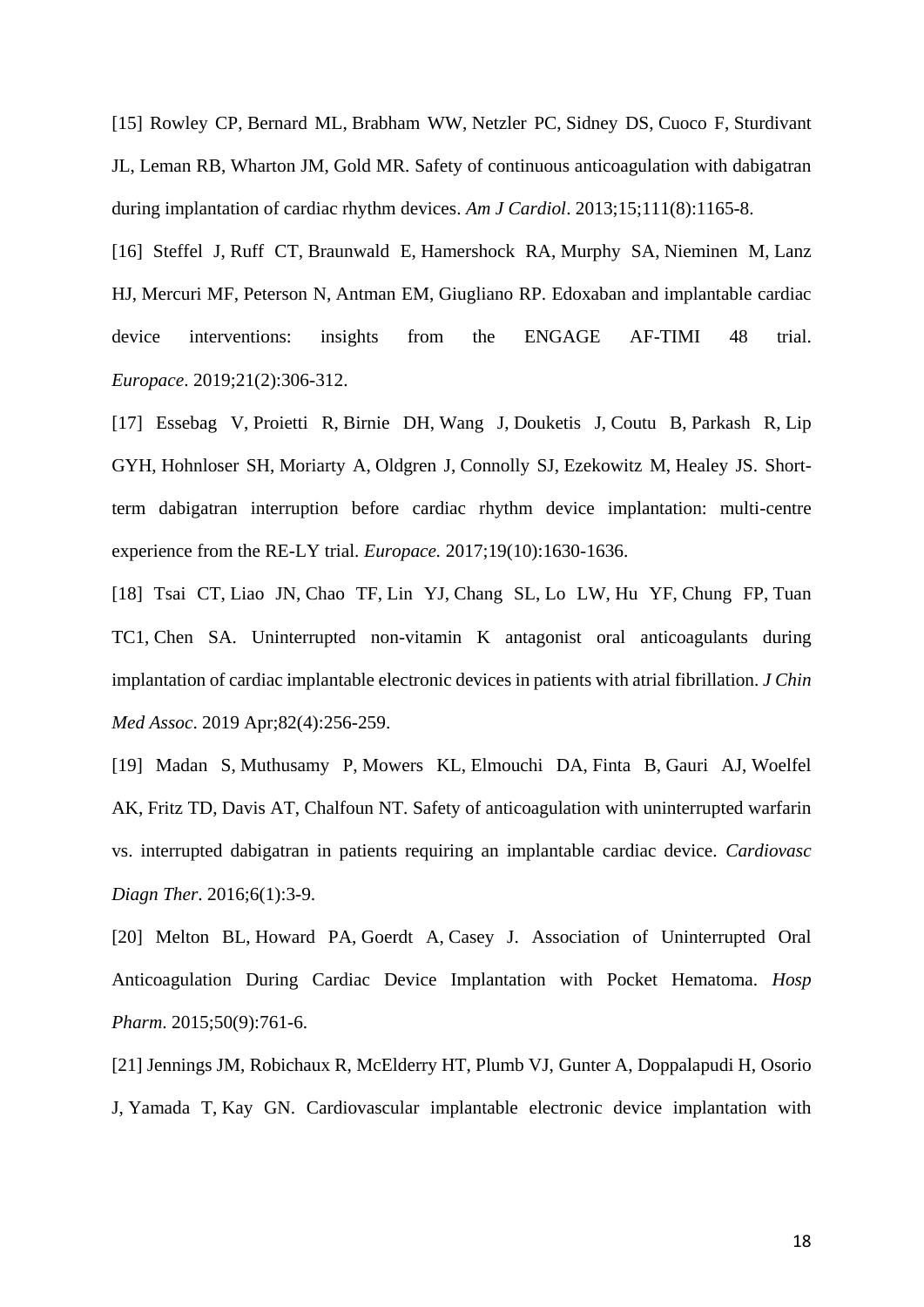uninterrupted dabigatran: comparison to uninterrupted warfarin. *[J Cardiovasc](https://www.ncbi.nlm.nih.gov/pubmed/23889767)  [Electrophysiol](https://www.ncbi.nlm.nih.gov/pubmed/23889767)*. 2013;24(10):1125-9.

[22] Jamula E, Douketis JD, Schulman S. Perioperative anticoagulation in patients having implantation of a cardiac pacemaker or defibrillator: A systematic review and practical management guide. *J Thromb Haemost*. 2008;6:1615–1621.

[23] [Essebag V,](https://www.ncbi.nlm.nih.gov/pubmed/?term=Essebag%20V%5BAuthor%5D&cauthor=true&cauthor_uid=26988951) [Verma A,](https://www.ncbi.nlm.nih.gov/pubmed/?term=Verma%20A%5BAuthor%5D&cauthor=true&cauthor_uid=26988951) [Healey JS,](https://www.ncbi.nlm.nih.gov/pubmed/?term=Healey%20JS%5BAuthor%5D&cauthor=true&cauthor_uid=26988951) [Krahn AD,](https://www.ncbi.nlm.nih.gov/pubmed/?term=Krahn%20AD%5BAuthor%5D&cauthor=true&cauthor_uid=26988951) [Kalfon E,](https://www.ncbi.nlm.nih.gov/pubmed/?term=Kalfon%20E%5BAuthor%5D&cauthor=true&cauthor_uid=26988951) [Coutu B,](https://www.ncbi.nlm.nih.gov/pubmed/?term=Coutu%20B%5BAuthor%5D&cauthor=true&cauthor_uid=26988951) et al. Clinically significant pocket hematoma increases long-term risk of device infection: Bruise CONTROL INFECTION Study. *J Am Coll Cardiol*. 2016 Mar 22;67(11):1300-8.

[24] Douketis, J., Spyropoulos, A. C., Duncan, J. M., Carrier, M., Le Gal, G., Tafur, A.

J., Vanassche, T., Verhamme, P., Shivakumar, S. P., Gross, P. L., Lee, A. Y., Yeo,

E., Solymoss, S., Kassis, J., Le Templier, G., Kowalski, S., Blostein, M., Shah, V., MacKay,

E., Wu, C. M., Clark, N., Bates, S. M., Spencer, F., Arnaoutoglou, E., Coppens, M., Arnold,

D. M., Caprini, J. A., Li, N., Moffat, K., Summer, S., & Schulman, S. Perioperative Anticoagulant Use for Surgery Evaluation (PAUSE) Study: A Perioperative Management Plan for Patients with Atrial Fibrillation Who Are Receiving a Direct Oral Anticoagulant. *Blood*. 2018;132(Suppl 1), LBA-5. Accessed June 11, 2019.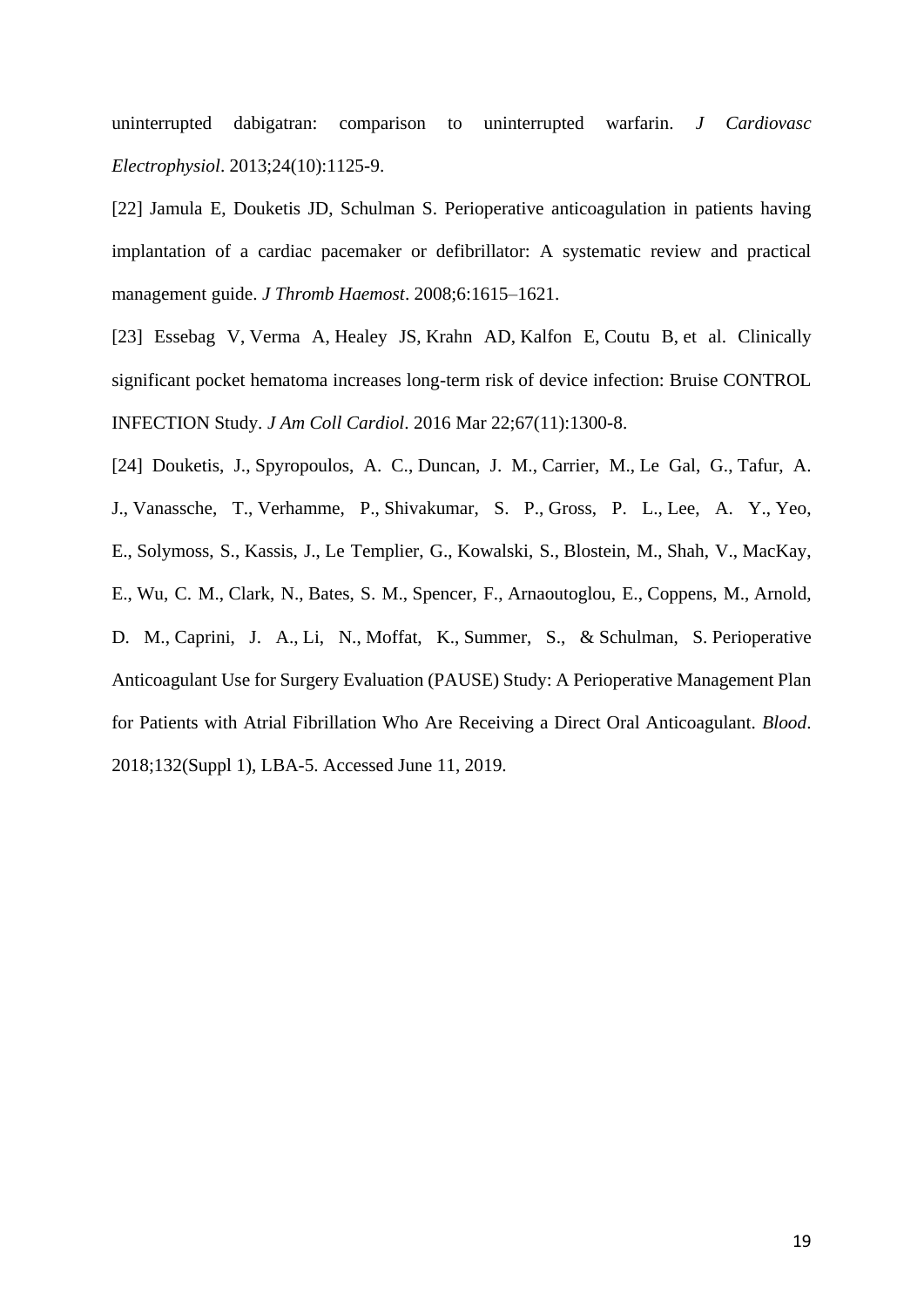# **Supplementary materials**

| S-Table 1. National Heart, Lung, and Blood Institute Quality Assessment Tool for Case Series Studies |  |
|------------------------------------------------------------------------------------------------------|--|
|------------------------------------------------------------------------------------------------------|--|

| Criteria                   | Steffel        | Tsai      | Essebag        | Terekhov       | Madan          | Melton         | Kosiuk             | Kosiuk        | Jennings       | Rowley         |
|----------------------------|----------------|-----------|----------------|----------------|----------------|----------------|--------------------|---------------|----------------|----------------|
|                            | et al-<br>2019 | et<br>al- | et al-<br>2017 | 2017<br>$[12]$ | 2016<br>$[19]$ | 2015<br>$[20]$ | 2014<br>(Europace) | 2014<br>(Circ | et al-<br>2013 | et al-<br>2013 |
|                            | $\Box$         | 2019      | $\Box$         |                |                |                | [13]               | J) $[14]$     | [21]           | $[15]$         |
|                            |                | $[18]$    |                |                |                |                |                    |               |                |                |
|                            |                |           |                |                |                |                |                    |               |                |                |
| 1. Was the                 | Yes            | Yes       | Yes            | Yes            | Yes            | Yes            | Yes                | Yes           | Yes            | Yes            |
| study                      |                |           |                |                |                |                |                    |               |                |                |
| question or<br>objective   |                |           |                |                |                |                |                    |               |                |                |
| clearly                    |                |           |                |                |                |                |                    |               |                |                |
| stated?                    |                |           |                |                |                |                |                    |               |                |                |
| 2. Was the                 | Yes            | Yes       | Yes            | Yes            | Yes            | No             | Yes                | Yes           | Yes            | Yes            |
| study                      |                |           |                |                |                |                |                    |               |                |                |
| population                 |                |           |                |                |                |                |                    |               |                |                |
| clearly and                |                |           |                |                |                |                |                    |               |                |                |
| fully                      |                |           |                |                |                |                |                    |               |                |                |
| described,                 |                |           |                |                |                |                |                    |               |                |                |
| including a                |                |           |                |                |                |                |                    |               |                |                |
| case                       |                |           |                |                |                |                |                    |               |                |                |
| definition?<br>3. Were the | <b>NA</b>      | <b>NR</b> | NA             | $\rm NR$       | Yes            | Yes            | Yes                | Yes           | Yes            | Yes            |
| cases                      |                |           |                |                |                |                |                    |               |                |                |
| consecutive?               |                |           |                |                |                |                |                    |               |                |                |
| 4. Were the                | Yes            | NA        | Yes            | NA             | NA             | <b>NA</b>      | <b>NA</b>          | <b>NA</b>     | <b>NA</b>      | Yes            |
| subjects                   |                |           |                |                |                |                |                    |               |                |                |
| comparable?                |                |           |                |                |                |                |                    |               |                |                |
| 5. Was the                 | Yes            | Yes       | Yes            | Yes            | Yes            | Yes            | Yes                | Yes           | Yes            | Yes            |
| intervention               |                |           |                |                |                |                |                    |               |                |                |
| clearly                    |                |           |                |                |                |                |                    |               |                |                |
| described?                 |                |           |                |                |                |                |                    |               |                |                |
| 6. Were the                | No             | Yes       | No             | Yes            | Yes            | Yes            | Yes                | Yes           | Yes            | Yes            |
| outcome<br>measures        |                |           |                |                |                |                |                    |               |                |                |
| clearly                    |                |           |                |                |                |                |                    |               |                |                |
| defined,                   |                |           |                |                |                |                |                    |               |                |                |
| valid,                     |                |           |                |                |                |                |                    |               |                |                |
| reliable, and              |                |           |                |                |                |                |                    |               |                |                |
| implemented                |                |           |                |                |                |                |                    |               |                |                |
| consistently               |                |           |                |                |                |                |                    |               |                |                |
| across<br>all              |                |           |                |                |                |                |                    |               |                |                |
| study                      |                |           |                |                |                |                |                    |               |                |                |
| participants?              |                |           |                |                |                |                |                    |               |                |                |
| 7. Was the                 | Yes            | Yes       | Yes            | Yes            | Yes            | Yes            | Yes                | Yes           | Yes            | Yes            |
| length of<br>follow-up     |                |           |                |                |                |                |                    |               |                |                |
| adequate?                  |                |           |                |                |                |                |                    |               |                |                |
| 8. Were the                | Yes            | No        | Yes            | Yes            | Yes            | Yes            | Yes                | Yes           | Yes            | Yes            |
| statistical                |                |           |                |                |                |                |                    |               |                |                |
| methods                    |                |           |                |                |                |                |                    |               |                |                |
| well-                      |                |           |                |                |                |                |                    |               |                |                |
| described?                 |                |           |                |                |                |                |                    |               |                |                |
| 9. Were the                | Yes            | Yes       | N <sub>o</sub> | Yes            | Yes            | No             | Yes                | Yes           | Yes            | Yes            |
| results well-              |                |           |                |                |                |                |                    |               |                |                |
| described?                 |                |           |                |                |                |                |                    |               |                |                |